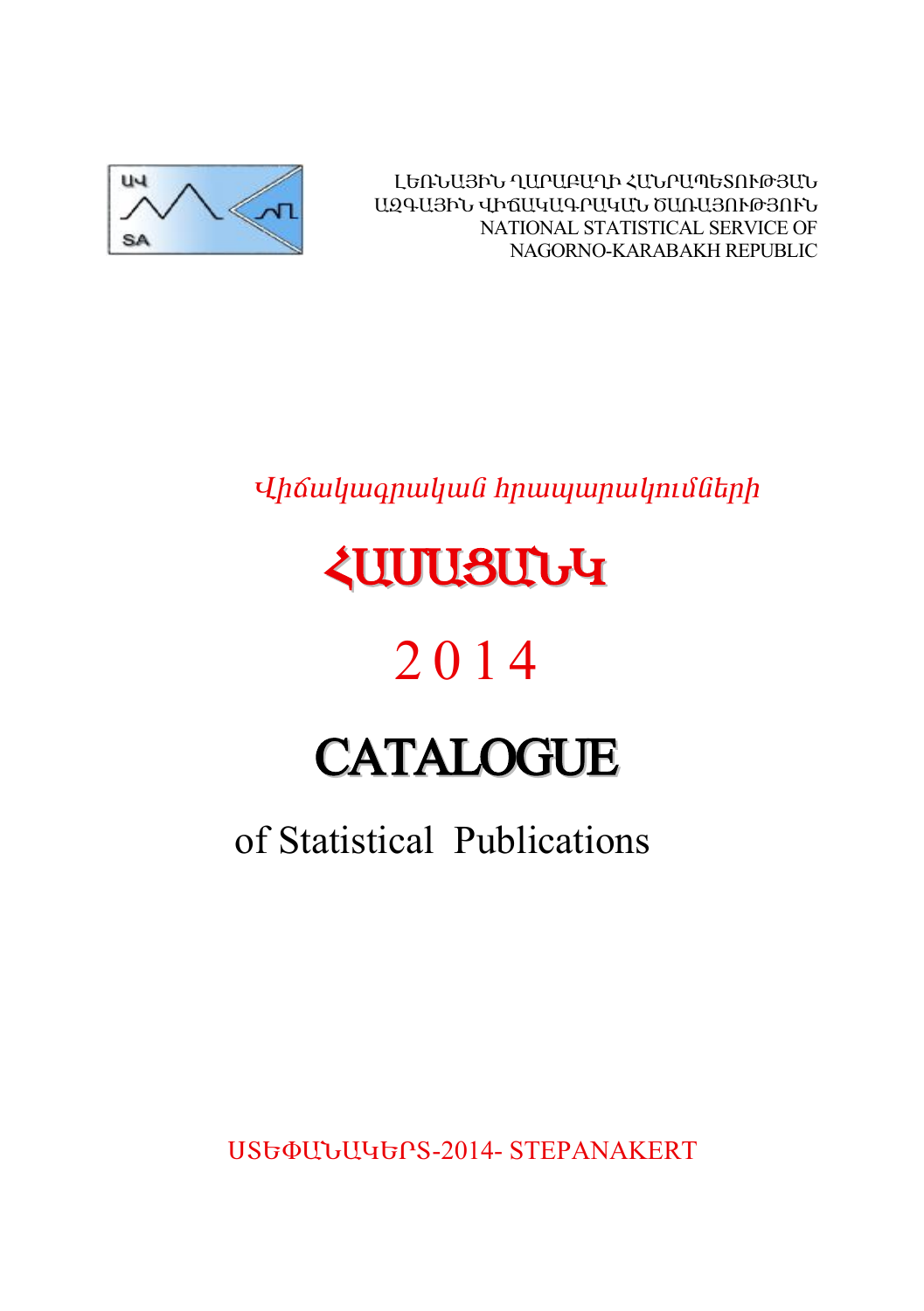| $\lambda$ wugha                                        | $L\Omega$ Հ ազգային վիճակագրական ծառայություն,<br>Լեռնային Ղարաբաղի Հանրապետություն, ք.<br>Ստեփանակերտ, Ազատամարտիկների 5ա                                               |
|--------------------------------------------------------|--------------------------------------------------------------------------------------------------------------------------------------------------------------------------|
| Address:                                               | National Statistical Service of NKR,<br>Nagorno-Karabakh Republic,<br>Azatamartikneri 5a Street                                                                          |
| <b><i><u></u></i></b> <i><b>stanurumu</b></i><br>Phone | $(3749)$ 4 33 72                                                                                                                                                         |
| Էլեկտրոնային և                                         | E-mail: $info@stat-nkr am$                                                                                                                                               |
| Ինտերնետ կապ                                           | Internet: http://www. stat-nkr. am                                                                                                                                       |
| E-mail and Internet                                    |                                                                                                                                                                          |
| Գրադարան                                               | $L\Omega$ Հ ազգային վիճակագրական ծառայություն,<br>հանրության համար գրադարանը բաց է<br>երկուշաբթի օրվանից մինչև ուրբաթ 9.00-ից<br>$13.00 - p$ ,<br>Հեռախոս (3749) 4 86 04 |
| Library                                                | Address is: National Statistical Service of NKR,<br>The library is open to the general public: Monday<br>to Friday from 9.00 a.m. to 13.00 p.m.<br>Phone: (3749) 4 86 04 |

L-L<br/>2 wqqwjhu dhowluuqnuluu downuynipynia, 2014p.<br>National Statistical Service of NKR, 2014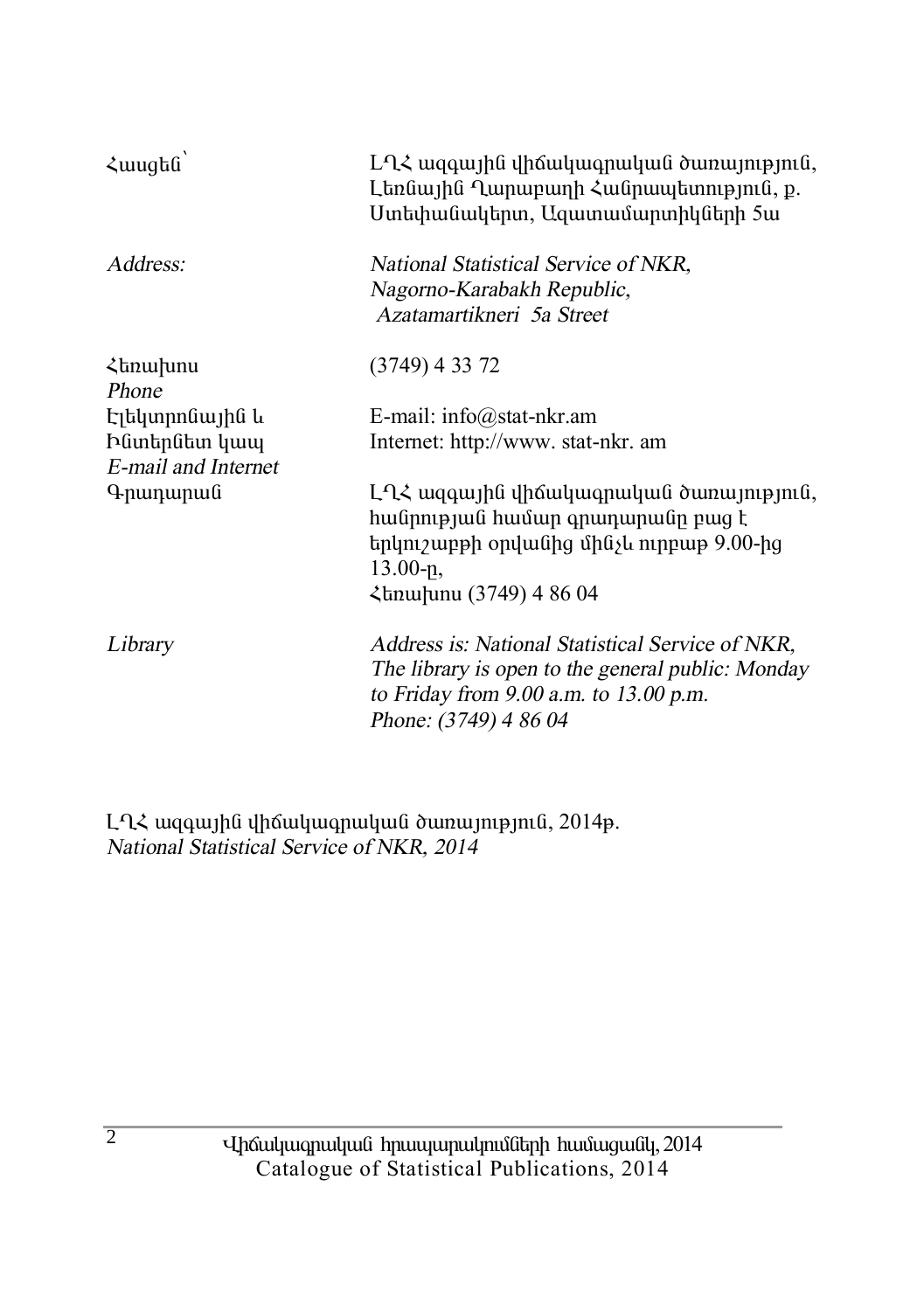Landwiha **Lunupunh** Հանոաաետության waawiha  $\psi$ huusun  $h$ n $u$ u $u$ n $u$ un $u$ n $h$   $u$  un $u$ n $u$  $\delta$ n $u$ ín:

Տվյայների  $nmu$ ln, սպառողների  $\mu$ um $\mu$ hn
p $\mu$ **u** պրոֆեսիոնալ անկախությունը կան և կմնան մեր նախապատվային  $h$ նդիրները:

The mission of the National Statistical Service of Nagorno-Karabakh Republic is to collect, publish and disseminate official statistics for public use.

Data quality and users' trust, professional independence are and will remain our priority tasks.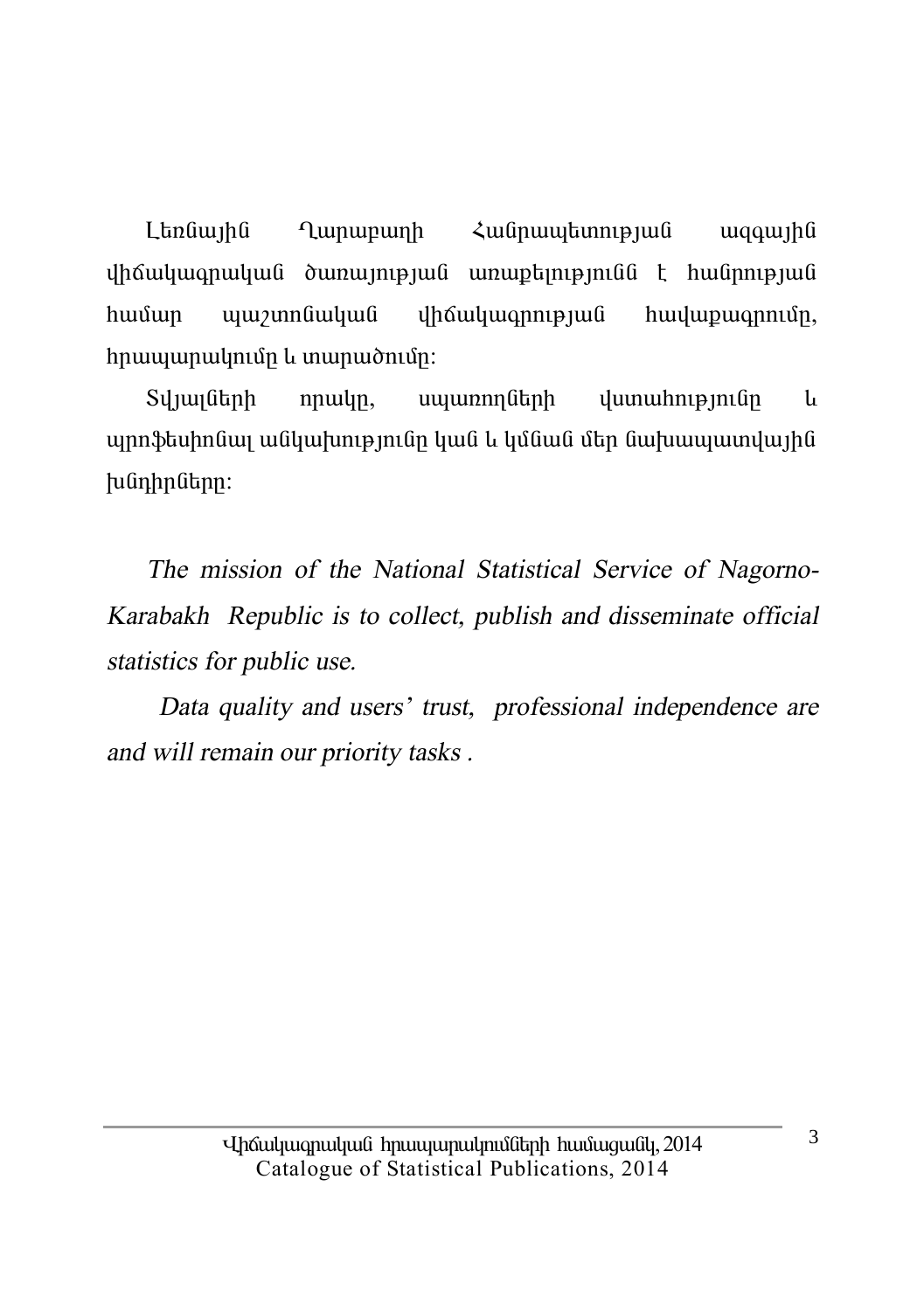*<u>Zunatih</u> nûptingin, dháwwanwwwG* տեղեկատվություն սպառողների համար ihốuiliuonuliui hnuuiunulinijűbnha uultuh unnimiliuultun oainultuni huuluin նաաստավոր աայմաններ ստեղծելու  $\lim_{u \to 0}$   $\lim_{u \to 0}$   $\lim_{u \to 0}$   $\lim_{u \to 0}$   $\lim_{u \to 0}$   $\lim_{u \to 0}$   $\lim_{u \to 0}$   $\lim_{u \to 0}$   $\lim_{u \to 0}$   $\lim_{u \to 0}$   $\lim_{u \to 0}$   $\lim_{u \to 0}$   $\lim_{u \to 0}$   $\lim_{u \to 0}$   $\lim_{u \to 0}$   $\lim_{u \to 0}$   $\lim_{u \to 0}$   $\lim_{u \to 0}$   $\lim_{u$ ihauluu uluu dunuun uluun (LLL U40) նախաձեռնել **է «Վիճակագրական hnuuuunuubnuuttah huuuuuuttu. 2014**»-h u3uudnuu habaanan dagaan dagaan dagaan dagaan dagaan dagaan dagaan dagaan dagaan dagaan dagaan dagaan dagaan da

**¿**můnámí «Պետական iháuluu**annipjui úwuhú»** L-L< ontingh 11-nn hnnyluðh` LQ2 inunuð pni unanulung վիճակագրության իրագործման hիմթը ubunuluu uhouluu iluu urhuuտանքների ծրագիրն է, որը ներառում է  $t$ inlinh infintauiliuifi, donniliniuonuiliuifi, unghuyuyuua l pauyuuhuyuauyua իրավիճակի դիտարկման համար անհրաժեշտ վիճակագրական տեղեկատվությունը՝ հաշվի առնելով առկա ntuninu Gtinh uuhuu Guuhuu uuhuu Tafabin, dhճակագոական տեղեկություններ ïñ³Ù³¹ñáÕÝ»ñÇ íñ³ ¹ñíáÕ այարտականությունների ծավալը և ծախսերի արդյունավետությունը:

Ծրագիրը մշակվում է L-L-Հ U-LԾ կողմից <u>վիճակագրական</u> տեղեկատվություն uyunnnuth uyuhwu iyunla nunuutuuhnne juli hhúw i yhu kun pաղադրատարրերի hետ միասին ներառում t նաև hրապարակվելիք վիճակագոական dnnnywdni Gtph, intintywontinh li wi hnwww.mwlmuuthin.htm owling u www.php.muluu.com

Վիճակագրական տեղեկատվություն ëå³éáÕÝ»ñÇ áõß³¹ñáõÃÛ³ÝÁ Ý»ñϳ۳óíáÕ **§ìÇ׳ϳ·ñ³Ï³Ý**  hnwwwnwynutitahh hwuugway, 2014»-n, nnutu Önwanh dtnnu31wi uwuh inwaniu, նպատակ ունի հանրությանն առավել uwinwuwikquwo mtntywwyniejni  $unnulimn$ bi $1/2014$ p.  $n$ lhoʻlululuq nulqul hnwwwnwynuathh qwayh, nnwag  $u$ արբերականության և hամառոտ  $p$ ովանդակության վերաբերյալ:

*Dear reader, the National Statistical Service of NKR (NSS NKR) has launched developing and publishing of "CATALOGUE of Statistical Publications, 2014" to create advantageous conditions for statistical information users to use the statistical publications more efficiently.* 

*According to the 11 Article of NKR Law "On State Statistics", the State Statistical Work Program is the basis for implementation of state statistics on the territory of the Republic of Nagorno-Karabakh. The Program includes statistical information necessary for the observation of the economic, demographic, social and environmental situation in country, taking into account the availability of resources, the burdens on respondents and the cost-effectiveness.* 

 *The program is developed by NSS NKR based on the study of the demand of statistical information users and along with other components also includes the list of statistical handbooks, bulletins and other publications, that should be published and their periodicity.* 

*The "CATALOGUE of Statistical Publications, 2014" presented to attention of statistical information users, as an addition to the above-mentioned part of the Program, aims to provide the public with the most detailed information on list, periodicity and brief content of 2014 statistical publications.* 

Uhauluuqnuluua hnuuuunulmuath huuuqualy, 2014 Catalogue of Statistical Publications, 2014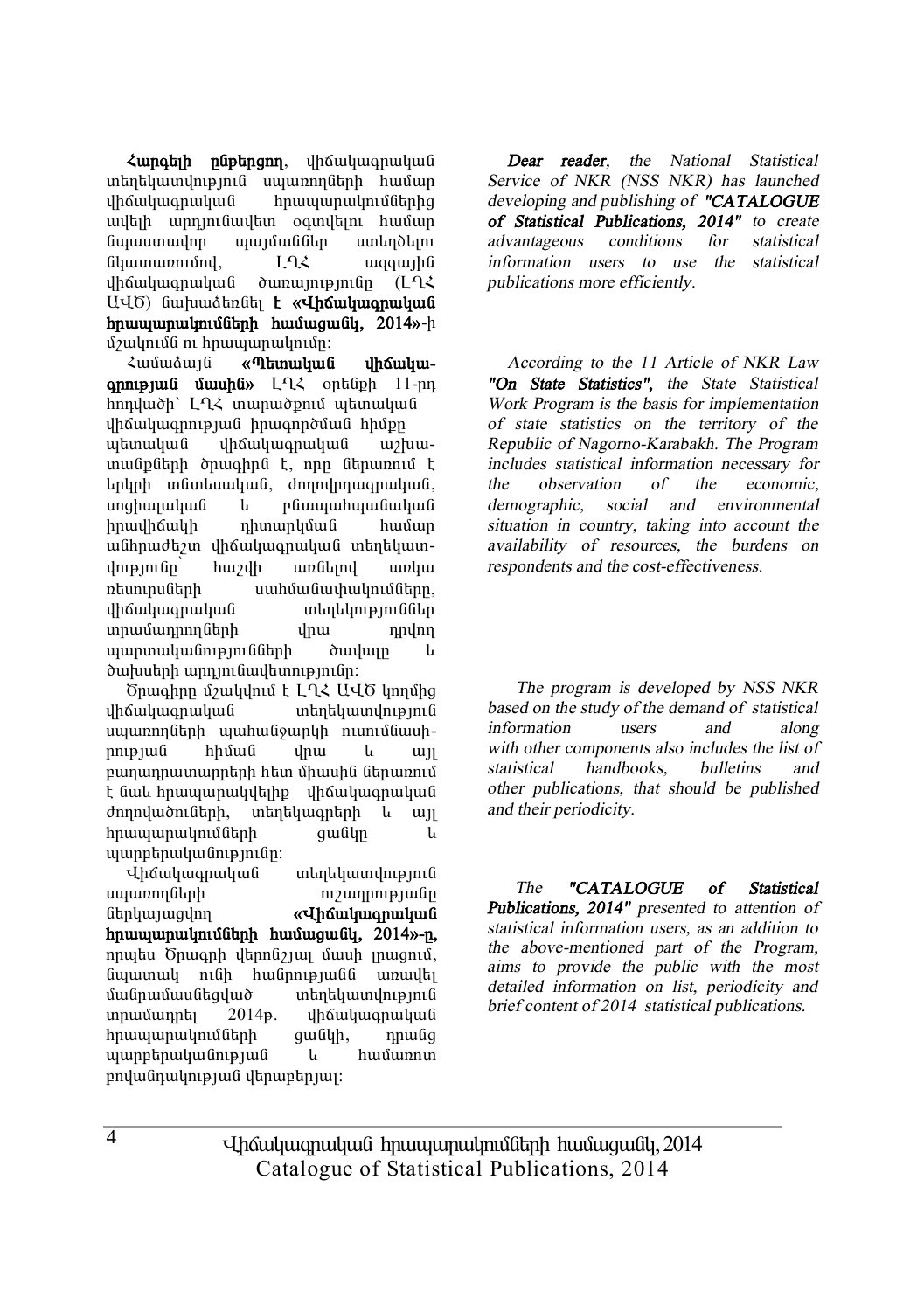**i** yhä yuqnuu yu ü nnwh, pwyhwGahlmpuwG, wylwuGthh hամադրելիության ապահովման, umquaqua que hulin que din que que de din que de din que de la possibilidad de la possibilidad de la possibili oamwanndûwli wiltich iwili hնարավորությունների րնձեռնման, lih umlan utan upun bilan bilan bilan bilan bilan bilan bilan bilan bilan bilan bilan bilan bilan bilan bilan htunwaw qunqwqu íu dnuqntnhú inboblinia finininini Undourh uman union bayang dikenali dikenali dikenali dikenali dikenali dikenali dikenali dikenali dikenali dikenali di ihauyuanuyua yunsmannan hhuati t Sıl ilin birinin birinin birinin Sılımlanın hwuuung *u* Sylwluthh mwnwduu hwunnly umwünwnn:

 $P$ nnn hnuuunuunuunuutinta (Guul  $t_1$ t $y_2$  the the final term of the term of the term of the term of the term of the term of the term of the term of the term of the term of the term of the term of the term of the term of term of the term of term of ter hեղինակային իրավունքը պատկանում է L L Z U U Ö-h G: Uhaw ywanwywa Giniptinh ogunugnnduua ntupnuu uunununhn t LLZ UUÖ dluunulmsnun (hnnun):

ÈÔÐ ²ìÌ-Ý ßÝáñѳϳÉ ¿ ïíÛ³ÉÝ»ñÇ innu un ann am ann ann an t-àine ann an t-àite ann an t-àite an t-àite an t-àite an t-àite an t-àite an t-àite hwuwanndwugnn pninn anndnuutahanhu, տվյայներ տրամադրողներին և uuunnnutunhu:

Վիճակագրական տեղեկատվությունը luununtuuannotun uunuunulnu Lu2 ԱՎԾ-ն ակնկայում է սպառողների h tunun un á un á mundigh:

*Statistical department of International Monetary Fund (IMF) developed General Data Dissemination System (GDDS) and Special Data Dissemination Standard(SDDS) on purpose to ensure quality, transperancy of statistical information and data comparability and to inform the international public about wider possibility of their use, applying methodology and its further development of projects.* 

*The copyright on all publications (and electronic product) is owned by NSS NKR. In case of use of the statistical materials the reference to NSS NKR is obligatory.* 

*We would like to thank you all the partners cooperating with us in the process of producting data, data providers and users.* 

*The NSS NKR is grateful to get users feedback and suggestions to improve the availability of statistical information.* 

#### *K.NERSISYAN*

#### **Կ.**ՆԵՐՄՒՍՅԱՆ

LEGJJUSÞJ, AUPURUAÞ вÜð²äºîàôÂÚ²Ü ²¼¶²ÚÆÜ dhollyllaellylli, blinllann@alli,  $5HbHqH\zeta$ 

*PRESIDENT NATIONAL STATISTICAL SERVICE OF NAGORNO-KARABAKH REPUBLIC*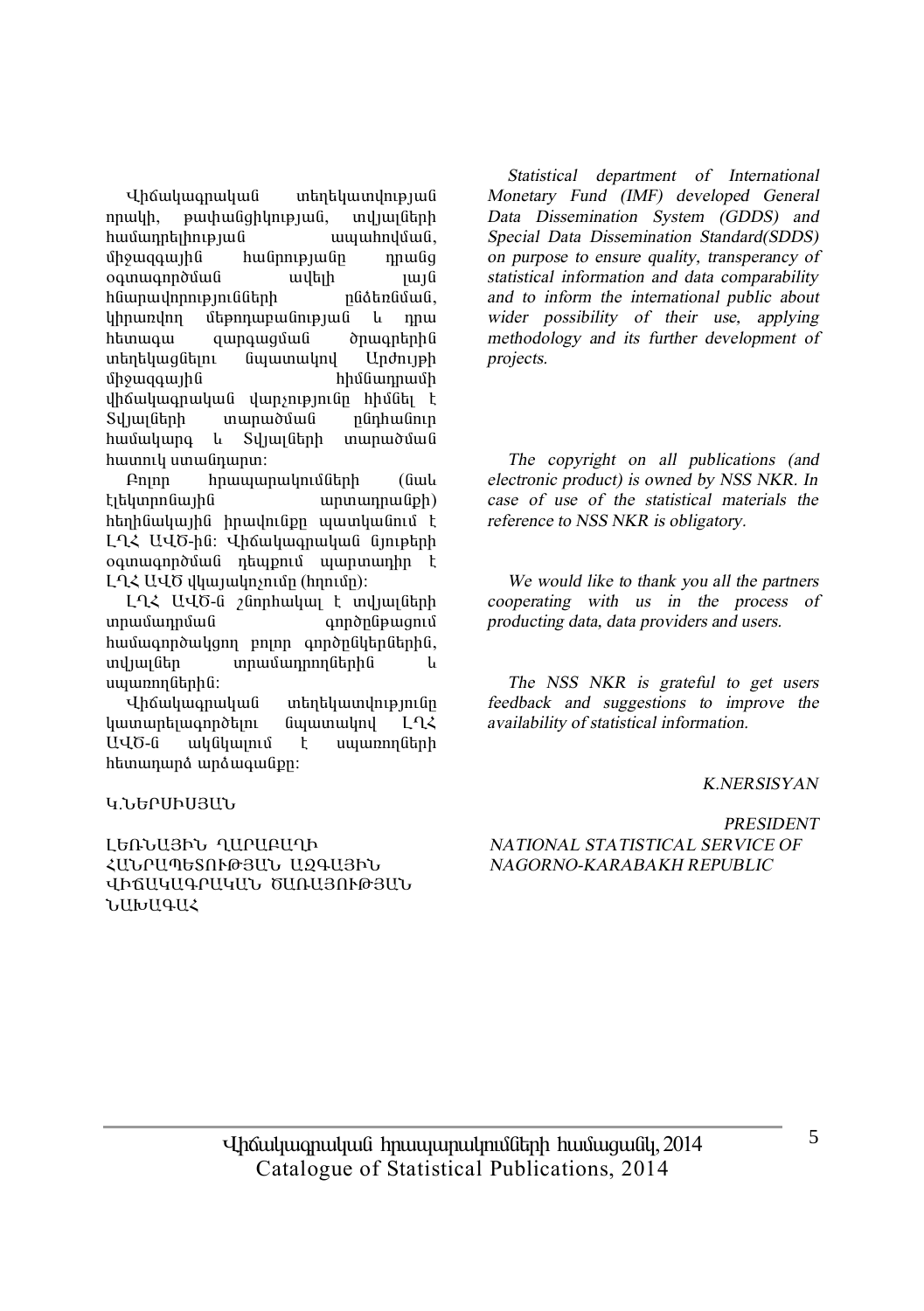**ԲՈՎԱՆԴԱԿՈՒԹՅՈՒՆ** 

#### **CONTESTS**

| <b>ՆԵՐԱԾՈՒԹՅՈՒՆ</b>                                                                       | 7  | <b>INTRODUCTION</b>                                                                                |
|-------------------------------------------------------------------------------------------|----|----------------------------------------------------------------------------------------------------|
| Լ ԴՀ ԱՎԾ ԳՈՐԾՈՒՆԵՈՒԹՅՈՒՆԸ<br>ՀՐԱՊԱՐԱԿՈՒՄՆԵՐԻ ԵՎ<br>ՏԵՂԵԿԱՏՎՈՒԹՅԱՆ ՏԱՐԱԾՄԱՆ<br>ԲՆԱԳԱՎԱՌՈՒՄ | 9  | THE ACTIVITY OF NSS NKR IN<br>THE FIELD OF PUBLICATIONS<br>AND INFORMATION<br><b>DISSEMINATION</b> |
| ՎԻՃԱԿԱԳՐԱԿԱՆ ԺՈՂՈՎԱԾՈՒՆԵՐ                                                                 | 11 | <b>STATISTICAL</b><br><b>HANDBOOKS</b>                                                             |
| ՏԵՂԵԿԱՏՎԱԿԱՆ ՁԵԿՈՒՅՑ                                                                      | 26 | <b>INFORMATIONAL REPORTS</b>                                                                       |
| ՎԻճԱԿԱԳՐԱԿԱՆ ՋԵԿՈՒՅՑՆԵՐ                                                                   | 28 | <b>STATISTICAL REPORTS</b>                                                                         |
| Jhrillylla Pilylli, Shahylla Phe                                                          | 29 | <b>STATISTICAL BULLETINS</b>                                                                       |
| ՕՊԵՐԱՏԻՎ ՏԵՂԵԿՈՒԹՅՈՒՆՆԵՐ                                                                  | 31 | <b>OPERATIVE INFORMATION</b>                                                                       |
| ՄԱՄՈՒԼԻ ՀԱՂՈՐԴԱԳՐՈՒԹՅՈՒՆՆԵՐ                                                               | 32 | <b>PRESS RELEASES</b>                                                                              |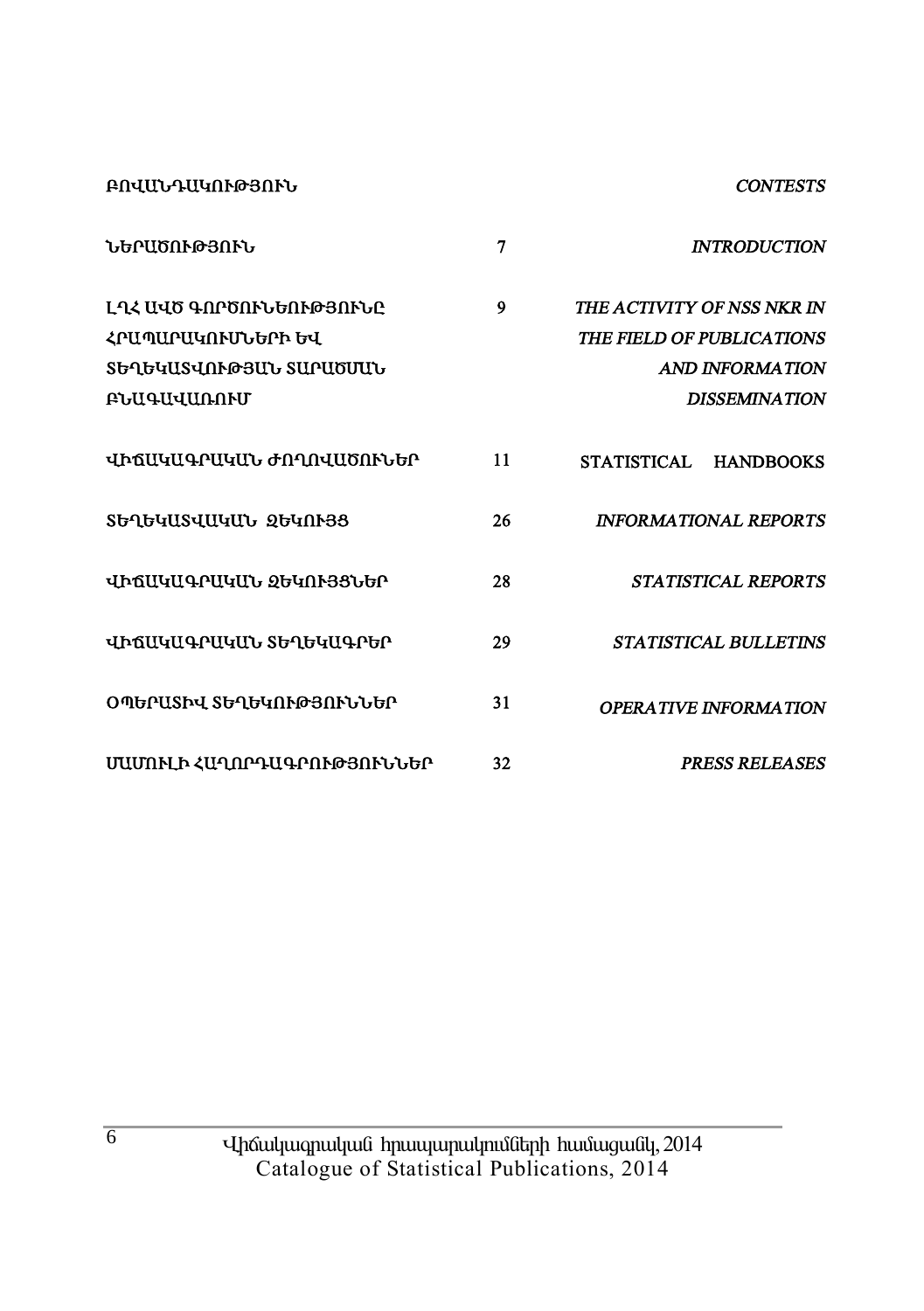#### **ܺð²ÌàôÂÚàôÜ** *INTRODUCTION*

**«Վիճակագրություն»** տերմինը ծագել է iuunhuuluud «status» puunha, nnn <u>G</u>auduuluud t  $\frac{1}{2}$ baharah information in the information umuli shing is the st: Unit is the unit of the unit of the unit of the unit of the unit of the unit of the unit **«***iháwiwannipiniû» G*/*wGwinini t hwwwnw-* $\lim_{\theta \to 0}$  in the pullupper interest in the limit in  $(u$ mnunnnn $\mathbf{p}$ ini $\hat{a}$ , unnini $\hat{a}$ ioh puizhini $\hat{a}$   $\hat{b}$  $\psi$ hhuu Gwynui, pwnw pwymu Gnielania, úzwynia, uinnouuuuhnipinia. paulisnipiua libauuumanul le undi) rumann unithah qnıquı Gh 2 Ghph wupnnonup pu G:

**«Վիճակագրություն»** նշանակում է նաև  $h$ uu $\tilde{h}$ uunuunuunuun $\tilde{h}$  indiuu $\tilde{h}$ huunuunuunuunuunuun lı nünhwünwquuu annonüpwq: U10 ahunupintu է, որն արտացոլում է երևույթների «վիճակների Gluunwannupintan (thwuunnun)»' puluuha und jun Gannd:

vháwww. áÉáñïÝ»ñÇ ѳٻٳï ³é³ç³ÝóÇÏ aunouaunun, induutah huidupuonuufi. Ú) uluðula beyrir staðar þessur þessur að þegar að þegar að þegar hefur að þegar að þegar hefur sem þegar hefu ú *z*unuluu luunun buuqn nduu du uuh pudt *zunn*puuutp. tinunh in uutuu kuuluu ili unghuu uu uu fi. danadanuonulaufi, pfiuunuhunufiuluufi omou-Gh Gunn pnyu Gilingin untin tyung mangkat նկատմամբ պահանջարկի մշտական աճով:

Thanuluu Guhauluu ilmanin muun alunuluu Guhauluu Guhauluu Guhauluu Guhauluu Guhauluu Guhauluu Guhauluu Guhauluu Gu ihauyuu inug huuyuu duqin dunugh LL2 UUT annomultanpinula t, nunnyuno unghuy-in Gintauu yu G, huu ui puyu yu Gi talini p-Gtnh l annðnGpwaGtnh nnwhwhwG l pանակական hարաբերությունների ժամանակի և տարածության որոշակի պայմաններում nnulnnulnn onhümsuuhnupintu ühn puluuhu  $\n *p*$ fin $i$  $\n *p*$ in $i$ 

ºñÏñÇ ³½³ï³Ï³Ý ïÝï»ë³Ï³ñ·ÇÝ ulguul yuyuwalitanu waha nilagan unghuyin Guntau undia na kuningan kungkun pada kuning mangkun kungkun kungkun kungkun kungkun kungkun kungkun kungku pini inu hulu mandan kuntu qilan bir islamlar uharmfinunhfi ufihnudhennipinifi hfi unuvugunu dhouluuqnuluu uhntuundniejwű uwwpnnathana www.hndtini wpwdti  $6$ ?gnhu, unduluuhuuluun la duuluululuh *s*ափանիշներին hամապատասխանող վիճակագրական տեղեկատվությամբ, որը hնարավոր է իրականացնել միայն նրանց

*The term "statistics" originates from the Latin word "status", which means the state, situation of phenomenon. This term hasn't <sup>a</sup> single meaning. First of all, "statistics" means completeness of overall indicators characterizing the different quantitative sides of public life (production, output distribution and exchange, policy, culture, health, living standards and etc).* 

*"Statistics" also means the process of appropriate data collection and summarizing. This is the science, which reflects the "states' description (arguing)" of phenomena in numeral data* 

*The statistics is characterized by exceeding development in comparison with the other spheres, by necessity of regular improvement of data collection, processing, summarizing methodology, as well as by continuous growth of the demand for information containing economic, social, demographic and environmental indicators of the country.* 

*State statistics is an activity to be implemented by the state statistics body (NSS of NKR) directed to the numerical characterizing of regulations of qualitative and quantitative relations of socioeconomic, public phenomena and processes under the definite conditions of the time and space.* 

*Social and economic reforms in transition to liberal economic system in the country, the rapid movements in the economy make indispensable the provision of the statistical information users with more accurate, reliable statistical information that also correspond to the standards of the current time. It is possible to implement only based on study of their demands, maintaining of capable and reliable* 

Uhauluuqnuluua hnuuuunulmuath huuuquall, 2014 Catalogue of Statistical Publications, 2014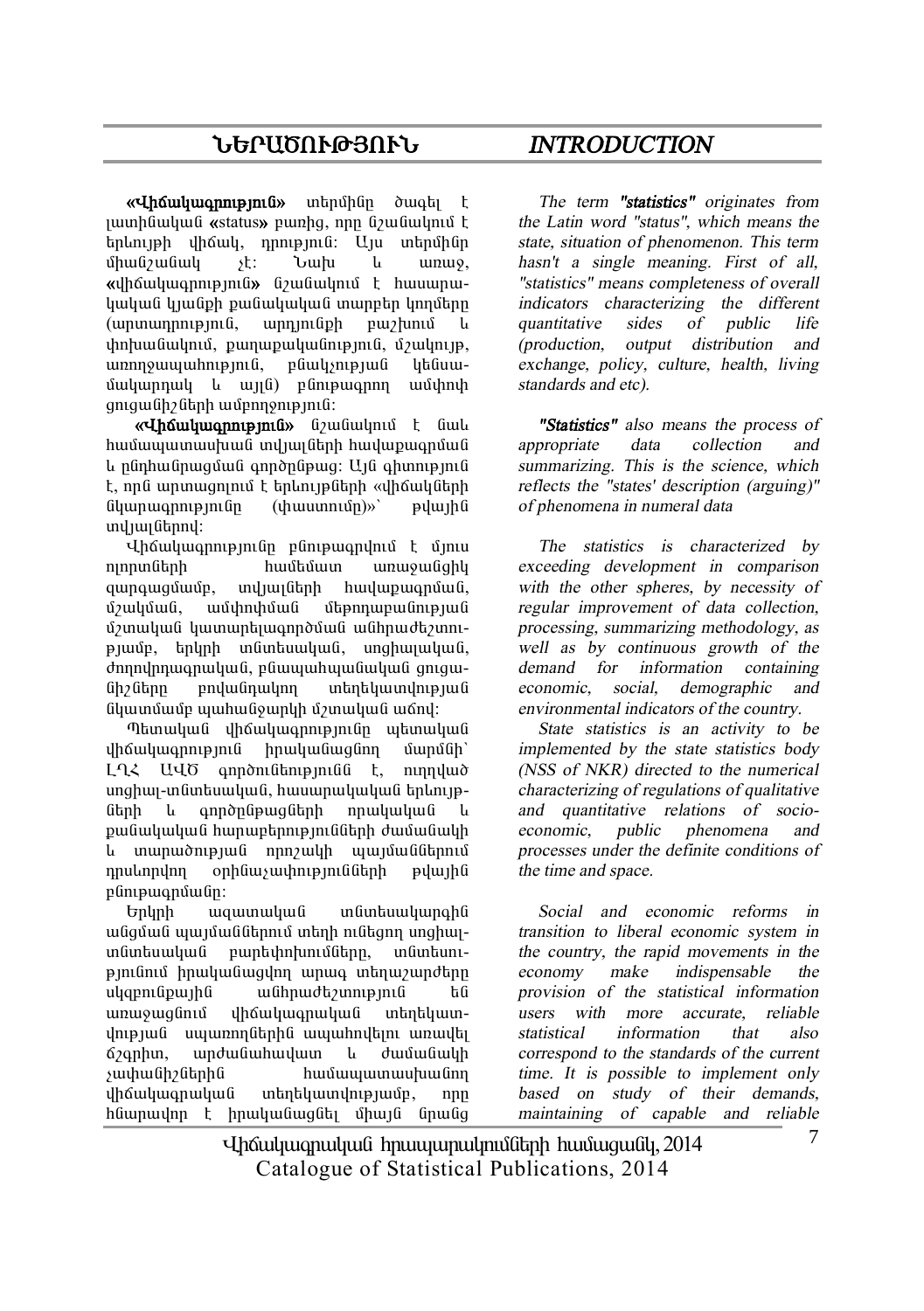$u$ u $u$ h $u$ ն $\delta$  $u$ n $b$  $h$   $\alpha$   $\beta$   $\alpha$   $\beta$ վիճակագրության միջազգային նորմերին hամապատասխանող **i** munnnnu dumuhnipinia dujan inantaumdudua pwqwih ywnuu hhuu ynw: Uju wutuh ապահովումը ենթադրում է տվյայների  $h$ w $\psi$ uuuun $h$ n $\psi$  m $\psi$  and  $\psi$  and  $\psi$  and  $\psi$  are  $\psi$ ³ÙµáÕç³Ï³Ý ÁÝ¹·ñÏí³ÍáõÃÛáõÝ, owhnwuhynipinia:

Վիճակագրական տվյալներն օգտա annðunu til mtimuluuli u intinuluuli hfinfiuiluunuuluunfuufi ifuunfhfifiknh onnouunuun L qhmulmpuluu mouluth, punupuluu L wi hwuwnwywywa ywquwythywnie miath, munduun hong Gtnh, husubu Gul thunh l ÙÇç³½·³ÛÇÝ ѳÝñáõÃÛ³Ý ÏáÕÙÇó: àñå»ë hանրային *շ*ահ hետապնդող մարմին, ԼՂՀ UՎԾ-ն վիճակագրական տեղեկատվություն uyunnnutinh (oqunuqnnonnutinh) quu il sh uuhuuuuhuuunui:

Lhawywqnwywa inyuyath mwnwdnin ներառում է բազմաբնույթ խնդիրների liuununniu iltininiduluu ümistinh l վիճակագրական hրապարակումների munuðniu, hliyutu liul nnuliq titunnnliuihli lınh *s*ütnnu luun tıtlunnun ilin hnumnu unuuunnuu:

Syluyütinh undu undu wunnyini ün hնարավոր է «տեղեկատվություն տրամադրողdh Guyuqhn» bnyynuan inhuununa dunun in pungu is dun hungu in digunak biyang kalendar digunak digunak digunak digunak digunak digunak digunak<br>Jamai digunak digunak digunak digunak digunak digunak digunak digunak digunak digunak digunak digunak digunak hhu Gujuð hunuptinni pindutinh unluu ini pindu nbupnui: Stinthuundnipjui outhuunhdnipjui ³å³ÑáíáõÙÝ »Ýó¹ñáõÙ ¿ ëå³éáÕÝ»ñÇÝ uzuhuu Golnn nuulah u duuluun intintuundup juli innusunninsa uuhuululud dwuuthuu Galuud alnu: Unnh una in mangalakan karatatan di sebagai sebagai sebagai sebagai sebagai sebagai sebagai sebagai sebagai sebagai hնարավորություն են ընձեռում հաշվի առնել uyunnnuthh quu Gyuquo yunhuliyunufip: Uwywia win pawawywnni LLL UU6-a, ինչպես և ցանկացած երկրի վիճակագրական ծառայություն, անխուսափելիորեն բախվում է  $n$ եսուրսների (ֆինանսական, կադրային և այլն) hnwywG uwhմwGwyhwyntGGtnh pwnnntphG:

*information base, which correspond to the international standards. The ensuring of all those implies the reliability of data, complete coverage of observation field and efficiency.* 

*The statistical data are used by state and local self-government bodies, business, scientific and educational spheres, political and other public organizations, mass media, as well as by country's and international society. As <sup>a</sup> body acting for public interests, the NSS NKR doesn't restrict the list of statistical information users.* 

*Distribution of statistical data includes implementation of various tasks: distribution of analytical materials and statistical publications, as well as their provision on diskettes and by electronic mail.* 

*The reliability of data could be caused by of availability of bilateral relations of "information provider-statistician" based on mutual confidence and respect. Ensuring of information efficiency implies the provision of users with required quality and volume information, in define time and form. Modern information technologies allow to consider every need of users. However, in this field, the NSS NKR, like statistical service in any other country, unavoidably faces complex of real restrictions of resources (financial, personnel, etc).* 

Uhauluuqnuluua hnuuuunulmuath huuuqualy, 2014 Catalogue of Statistical Publications, 2014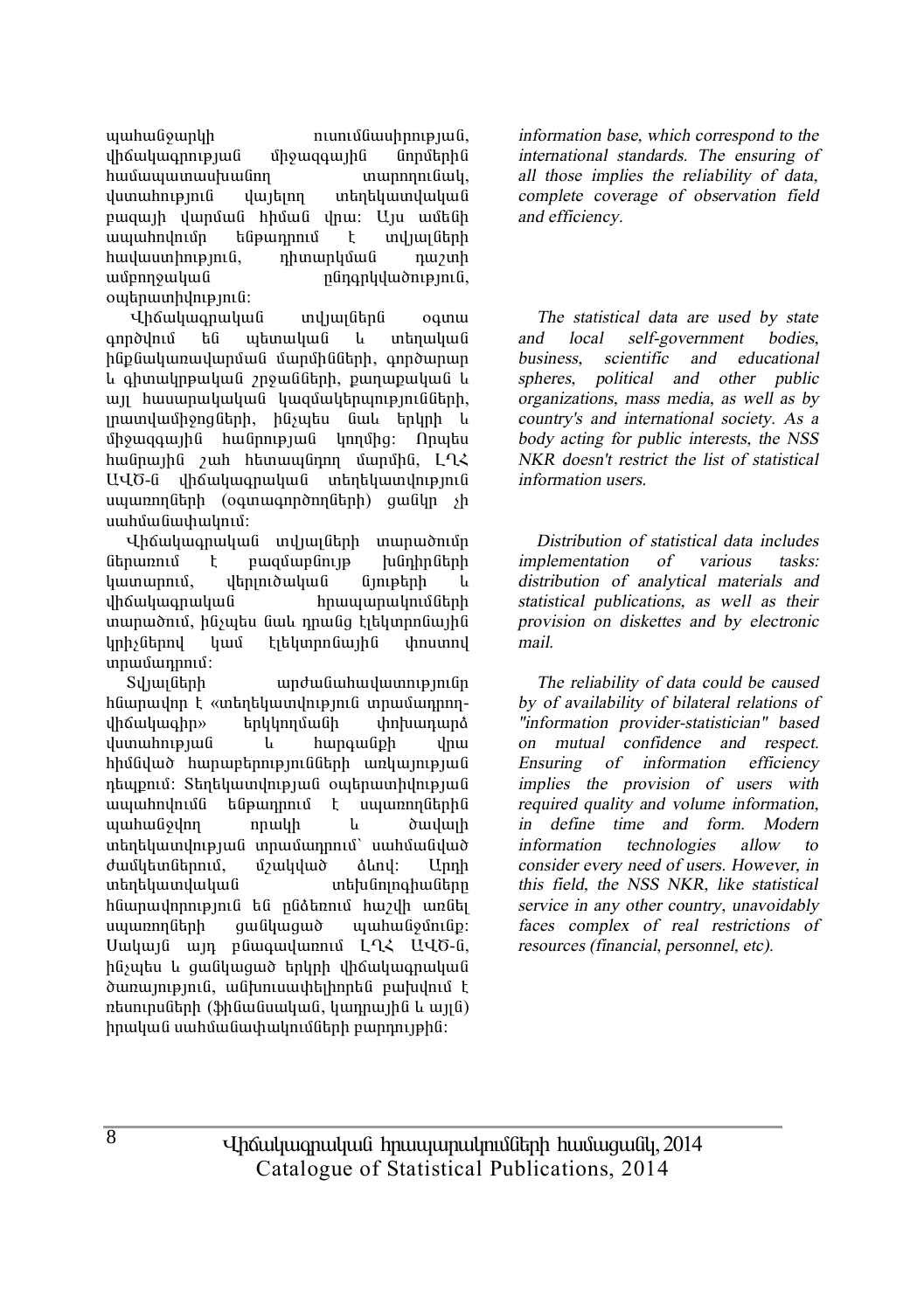

ԼՂՀ ԱՎԾ ԳՈՐԾՈՒՆԵՈՒԹՅՈՒՆԸ ՀԲԱՊԱԲԱԿՈՒՄՆԵՐԻ ԵՎ ՏԵՂԵԿԱՏՎՈՒԹՅԱՆ ՏԱԲԱԾՄԱՆ ԲՆԱԳԱՎԱՌՈՒՄ THE ACTIVITY OF NSS NKR IN THE FIELD OF PUBLICATIONS AND INFORMATION DISSEMINATION

Համընդիանուր գյոբայիցացիայի և  $2$ ուկաների միջազգայնազման տեմպերի wnwqwquua waa waanii waa waa ku mid waa ku mid waa ku mid waa ku mid waxa waxa waxa waxa waxa waa ku mid waxa <br>Afrika waxa waa ku mid waa ku mid waa ku mid waa ku mid waa ku mid waa ku mid waa ku mid waa ku mid waa ku mid unantu ining indina ilmunista ilmunista kuning ka wutuwewu wunuutph, huju hupuhu túpwnnnu է wnwyty pw iywndtp unan barakilan karatanan di sebanjara di sebanjara di persebutan karakilan di sebanjarah sebanjara di sebanjar<br>Ini dikenali di sebanjarah sebanjar di sebanjar di sebanjar di sebanjar di sebanjar di sebanjar di sebanjar di վիճակագրական hամակարգի qunququuli unuquulqhy intiquti www.hndunuwahhudhampin.

Վիճակագրության կարևորագույն նպատակներից է սպառողներին (oaunwanndnnuttnhut) hntuig www. ywpyha hwuwwwwwwwwm yhawywqnuyud unnunnudp innunnuntin:

**Uhawuyannupiwa** luwumuntiwannduwa unuy Guhtin p ninnin pin Gutin utin

*Under the conditions of entire globalization and speeding of markets internationalization, the information was turned into the most expensive product that is indispensable for providing the exceeding development rates for the statistical system producing the most valuable information.* 

*One of the key objectives of statistics is to provide consumers (users) with the statistical product that corresponds to their needs. One of the priority directions of development of statistics is to update the statistical information dissemination experience and policy of its implementation and the application of new approaches in this field.* 

Uhauluuqnuluua hnuuuunulmuath huuuqualy, 2014 Catalogue of Statistical Publications, 2014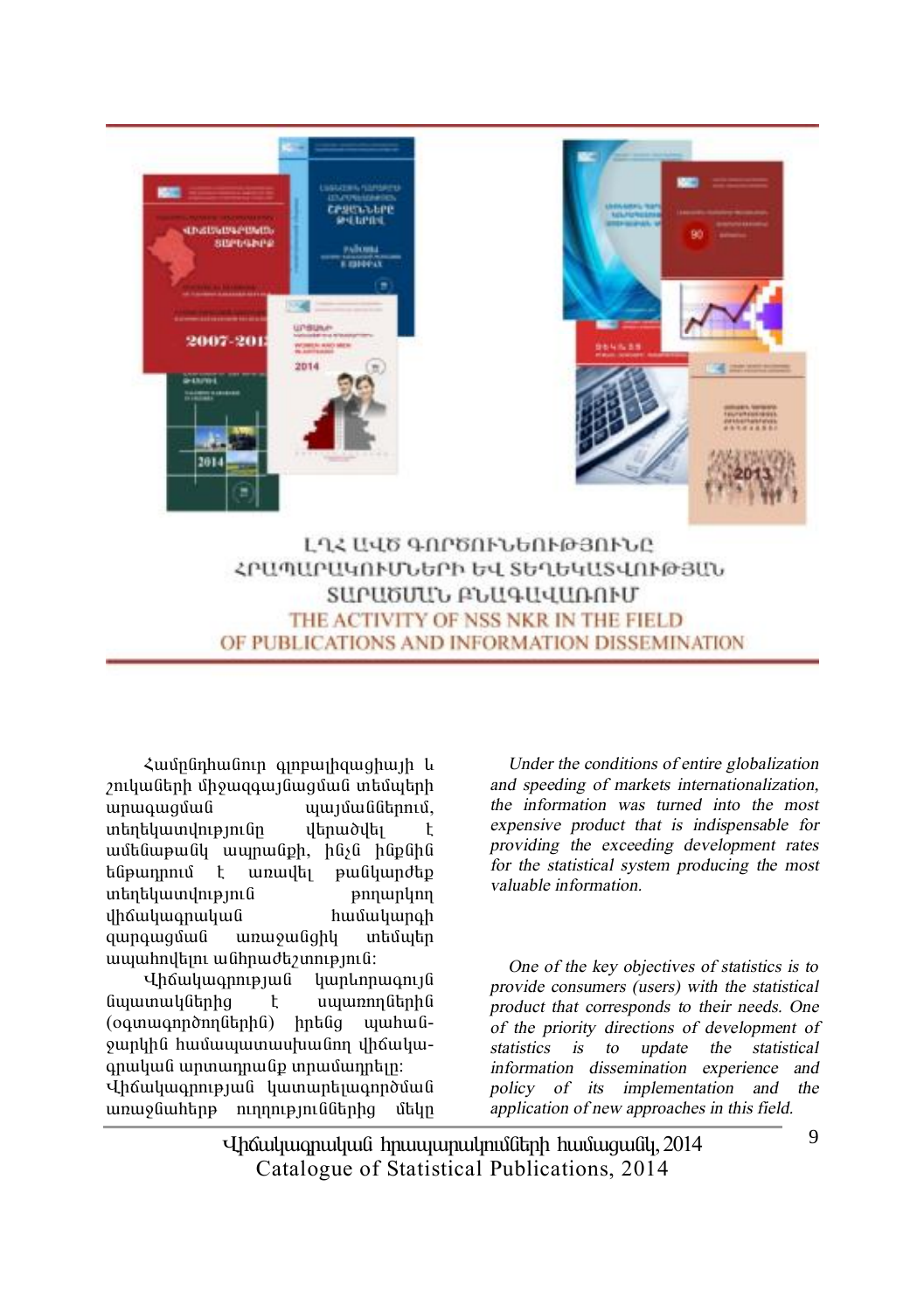վիճակագրական տեղեկատվության *dhnnáh* dunuu nnu թաղաթականության նորացումն ու այդ բնագավառում **Gnn** մոտեզումների uhnunnung t:

Պարբերական *dh* Gwluan wlu G **h**pwww.pwynutherp. *Chpwnywy*  $L<sub>tn</sub>$ նային Ղարաբաղի Հանրապետության սոցիալ-տնտեսական վիճակը տեղեկատվական եռամսակային ghynigները, վիճակագրական ժողովածուները, muntanptnn, anpnı ılı Gunn, uhowկագրական gtynyggtnn, dhawywanuuluufi wantuwantnn  $\mathbf{u}$  $u<sub>H</sub>$  $h$ nuuuunuuuunuu tu LA $\zeta$  UU $\delta$ -h unnung

LQ2 UQ6-ն տնօրինում է իր բոլոր hnwwwnwynigath (Gwy Eithynnawiha)  $unununnu$ (iph) hnudniupn: *<u>Uhauluuanuluuli</u>*  $ûn$ օգտագործման դեպքում պարտադիր է LL UUO dhu judnsniun (hnniun):

Periodical statistical publications, including "Socio-economic Situation of Nagorno-Karabakh Republic" informational quarter reports, statistical handbooks, yearbooks, booklets, reports, statistical bulletins and etc. are published by the NSS of NKR.

The NSS of NKR owns the convright on all its publications (including electronic product). In case of use of the statistical materials the reference to NSS of NKR is obligatory.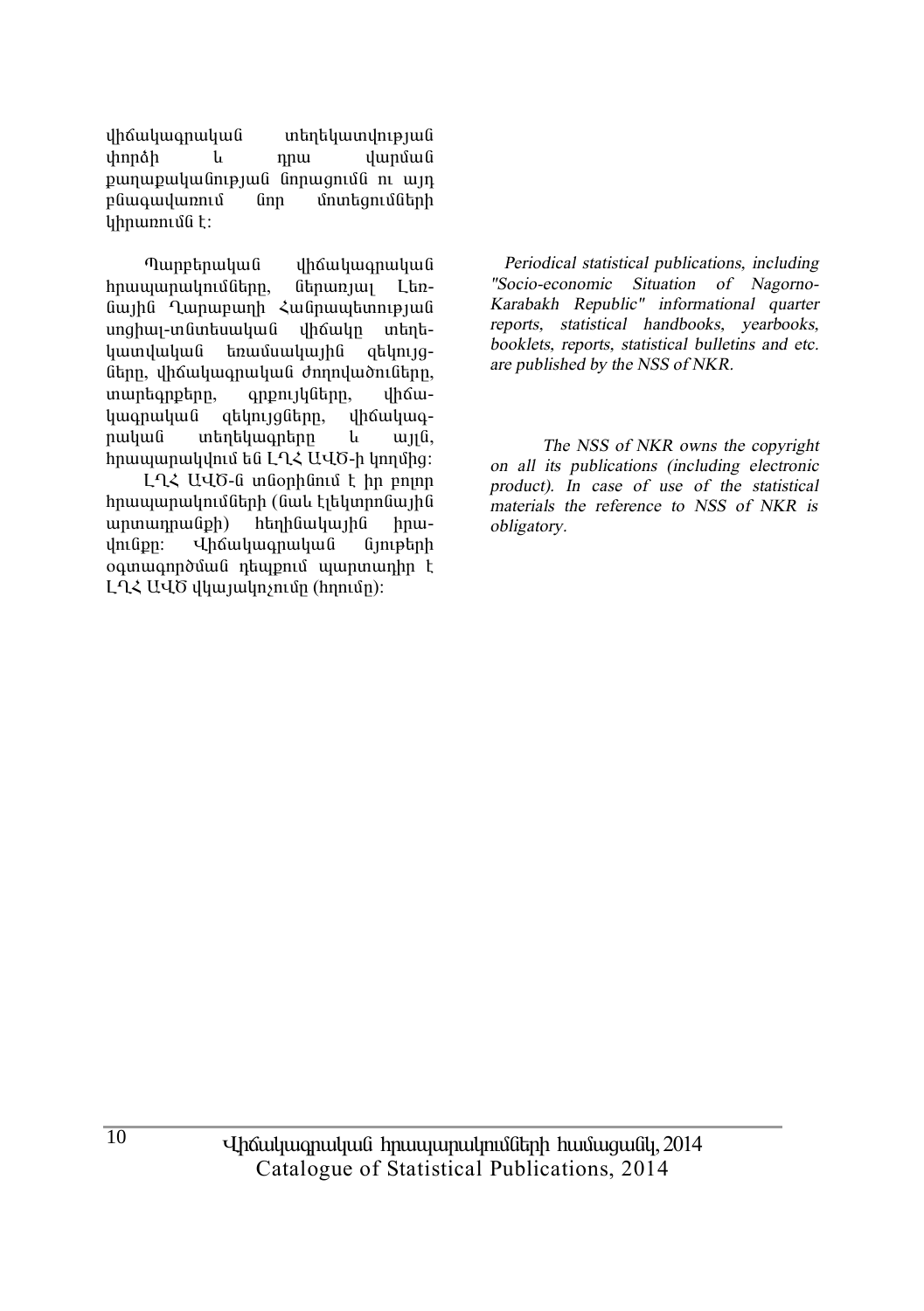### **ՎԻՃԱԿԱԳՐԱԿԱՆ ԺՈՂՈՎԱԾՈՒՆԵՐ**

# *STATISTICAL HANDBOOKS*

#### «ԼԵՌՆԱՅԻՆ ՂԱՐԱԲԱՂԻ ՀԱՆՐԱՊԵՏՈՒԹՅԱՆ *<u>UÞAUYUQPUYUG SUPGQPPQ</u>* **2007-2013¦**



 $L$ *bqntu<sup>\*</sup> hwybpbu, wyajbpbu, nntubpbu*  $Q$ *lauswh* PDF, *pnpwtha ÂáÕ³ñÏÙ³Ý Å³ÙÏ»ïÁ` IV »é³ÙëÛ³Ï* 

<u>«Languutha Quinunuunh Zugnuuuannustung ihouluuanuuluug</u> **inumbahnp, 2007-2013**» iho wunder wunder den nulmon a LLK UUG unuulti ta bahayudungiya dhanangan kalaharan karamati tanggalan dan sang ununuanınığ t Enlinh unahui-indintuiuluud ilhoiulin: Ժողովածուի մեջ ներկայացված են վիճակագրական տվյայներ ԼՂՀ 2007- $2013$ թթ. unghuy-inնintuiuluun ilhauuh iltnuiptinuu: Utnuinluid til  $t$ երկրի ողջ տնտեսության, որա կարևորագույն ճյուղերի և  $h$ ատվածների վիճակը բնութագրող բազմաթիվ աղյուսակներ։ Որո $\eta$ 

ցուցանիշներ ներկայացված են ԼՂՀ շրջանների կտրվածքով։<br>^ նաև ` տեղեկություններ ` միջացգային` hամեմատությու Utahuu uuquud tu üwh intahun mulitan ühowgawahu huuttuunnipantitaha վերաբերյալ։ Տարեգրքում յուրաքանչյուր բաժնի վերջում ներառված են որոշ տնտեսական gnigwühzütinh qowwww.htmi

Syluyütinn huyyunlyinu tu yhouyuqning uu unnh utpinnupuunnpuu uligeni նթներին համապատասխան, ինչը հնարավորություն է ընձեռում դրանթ համադրել այլ  $\bm{t}$ ոկոների իամանման զուզանիշների իետ։ Նախկինում իրապարակված որըշ զուզանիշներ  $6$ <sup>2</sup>anınıl wo bû:

Swntahnpn նախատեսված է ընթերցողների լայն շրջանի համար:

#### **"STATISTICAL YEARBOOK OF NAGORNO-KARABAKH REPUBLIC, 2007-2013"**

*Language available: Armenian, English, Russian* 

*Format PDF,paper* 

*Issue: IV quarter* 

 *"Statistical Yearbook of Nagorno-Karabakh Republic, 2007-2013" is the most complete statistical publication of the National Statistical Service of NKR, reflected socio-economic situation of the country.* 

*The yearbook covered statistical data on socio-economic situation of the Republic of Nagorno-Karabakh for 2007-2013. It included numerous tables characterising the economy in <sup>a</sup> whole and its most important branches and sectors. Some indicators are presented by NKR regions.* 

*Information on international comparisons was presented as well.Some diagrams on economic indicators were included at the end of each section of the yearbook.* 

*The data are calculated in accordance with the principles of modern methodology, which enables to compare them with similar indicators of other countries. Some indicators published and adjusted.* 

*The yearbook is intended for the wide circle of readers.* 

Uhauluuanuluua hnuuuunulmuath huuuquall, 2014 Catalogue of Statistical Publications, 2014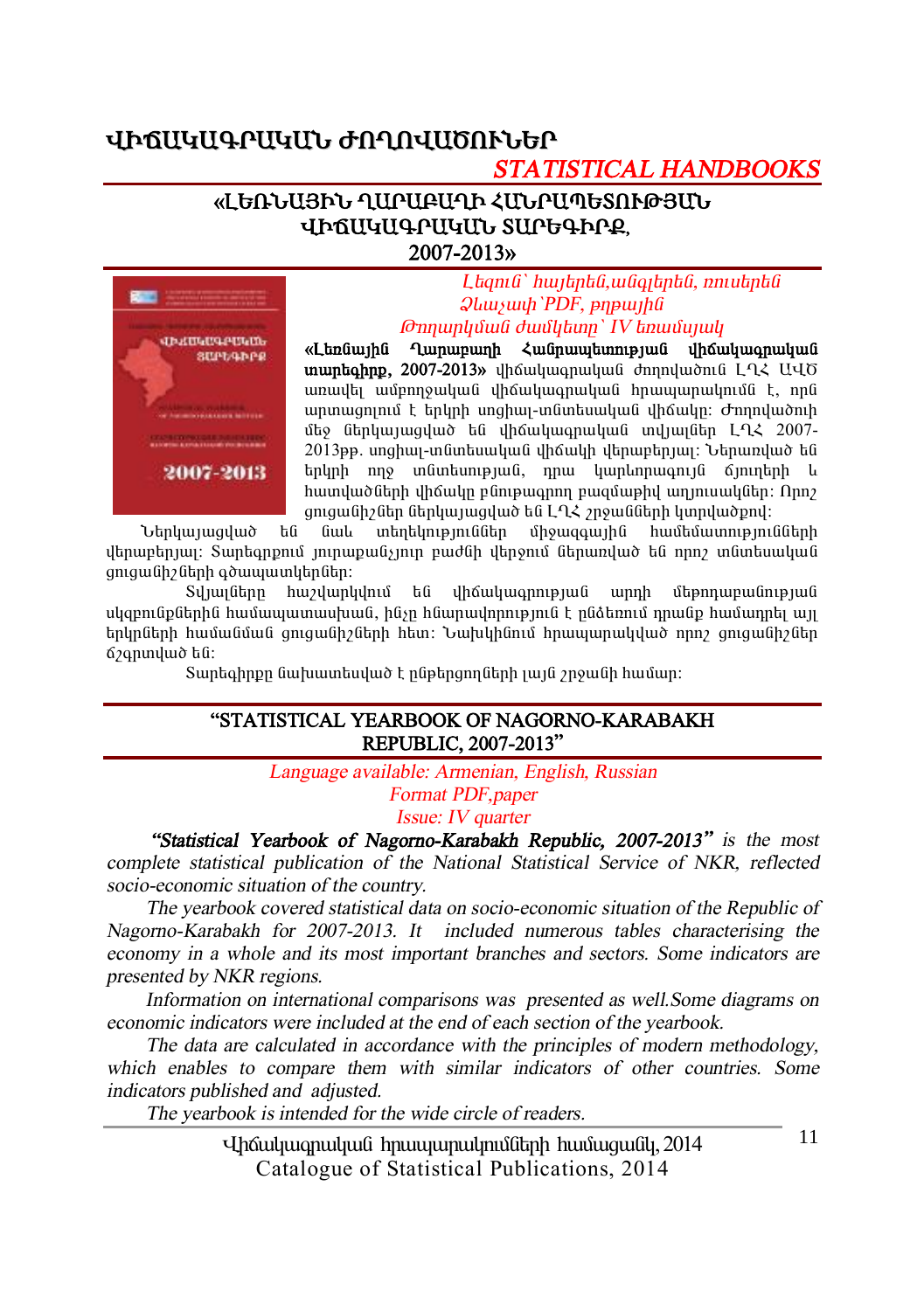#### <u>«ԼԵՌՆԱՅԻՆ ՂԱՐԱԲԱՂԻ ՀԱՆՐԱՊԵՏՈՒԹՅԱՆ ՇՐՋԱՆՆԵՐԸ</u> **Âìºðàì, 2007-2013¦**



#### $L$ *bqnı* $G$ *` hwibnbû*, *nniubnbû*  $Q$ *lauswh* `PDF, pnpwtha *ÂáÕ³ñÏÙ³Ý Å³ÙÏ»ïÁ` IV »é³ÙëÛ³Ï*

«Լեռնային Ղարաբաղի Հանրապետության շրջանները թվերով 2007-2013» *dnnnywond wnwyth winnnywywy i hawwang 12* hnwwwnwynuut t LLK 2nowuutuh unghw-mumbuwywu yhowyh  $\mu$ երաբեր $\mu$ ) 2007-2013թթ. դինամիկ  $\mu$ արքերով:

Unija hnuujunuulniun atnluujuganiu t uuanuuaua ihauluuqnwywG whphywwynthi www.womania yowaya yang di

ZwunywdGthny nGnanyywd ta qniqwGhzGth 2n9wGGthh w/ buunhuu q nuluu puntuu q nd nd ng haqang-nulu qabayan puntu gpwnվածnւթյան, տնտեսության ճյուղերի, սոցիալական ոյորտի, արտաքին տնտեսական annðní Ghnipjuí, \$hGwGuGhh, aghph ní uwywa Ghnh u wijgh yhnwebniwi:

Ժողովածուն բաժանվում է երկու հատվածի՝ առաջինում վիճակագրական ցուցանիշների դինամիկ շարքերն են, որոնք ընդգրկում են տեղեկատվություն տնտեսության umufiáhfi huunduvõfitah, unghunudnufi ninninh L jujifih dtmurtanuu, hub talinnan hատվածում ներկայացվում են LQ2 բոլոր շրջանների սոցիալ-տնտեսական վիճակը pünipwannn hhu Gwylia gnigwühzütinn:

 $\sigma$ nnnluðni Guhunnanduð t nuphnann Gah jují 2nough hunum:

#### **"REGIONS OF NAGORNO-KARABAKH REPUBLIC IN FIGURES, 2007-2013"**

*Language available: Armenian, Russian* 

*Format:PDF, paper* 

*Issue: IV quarter* 

*"Regions of Nagorno-Karabakh Republic in Figures, 2007-2013" statistical handbook is the most complete statistical publication on socio-economic situation of NKR regions with time series for 2007-2013. This publication is intended to present detailed statistical information on regions.* 

*Sections cover indicators on geographic characteristic, demography, employment of population, branches of economy, social sphere,external economic activity, finance, prices and tariffs of regions and etc.* 

*The handbook divided into 2 parts. The first part included the time series of statistical indicators, that covered information on separate branches of economy, social spheres and etc., and the second part represented the main indicators characterising socio-economic situation of all NKR regions.* 

*Handbook is intended for the wide circle of readers.* 

Uhauluuqnuluua hnuuuunulmuath huuuqualy, 2014 Catalogue of Statistical Publications, 2014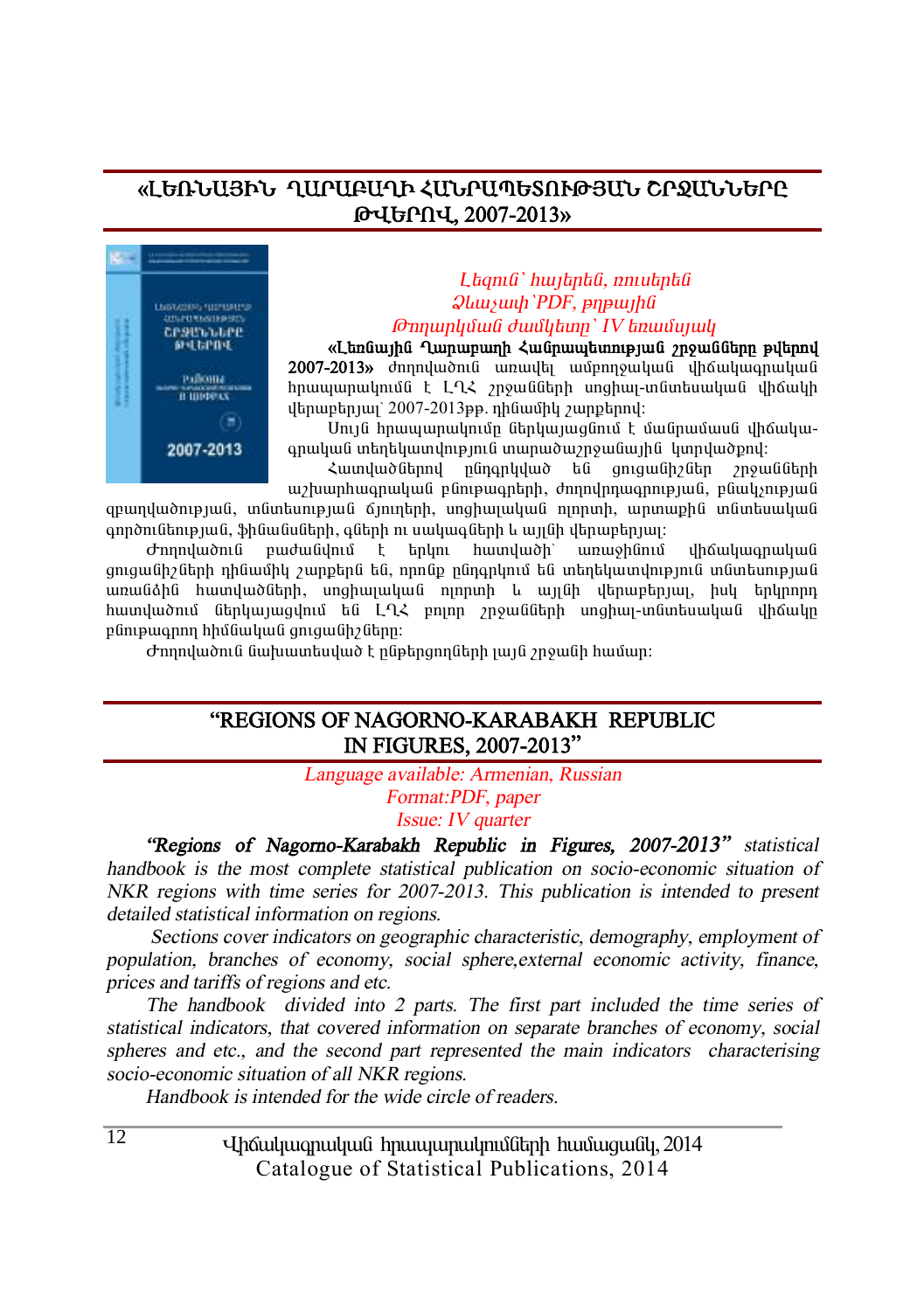#### «ԼԵՌՆԱՅԻՆ ՂԱՐԱԲԱՂԸ ԹՎԵՐՈՎ. 2014»



 $L$ *banıli` hunbnbli, wliatbnbli*  $\mathcal{Q}$ *lauswh* ` pnpwiha *ÂáÕ³ñÏÙ³Ý Å³ÙÏ»ïÁ` II »é³ÙëÛ³Ï* 

«Ltndiwihli Lununpunn piltnnil, 2014» վիճակագրական գրքույկն ընթերգողին ներկայացնում է hակիրճ վիճակագրական տեղեկատվություն ԼՂՀ 2013թ. unghuy-in Gintuwy (ung yhówyh ythniephyw) 2012 թվականի hwuttuwnny puun: Unluu tu Guul 5-6 munhutnh nhuwuhl zunphn:

 $Q$ <sub>npny</sub> ig nung hang temun dan dan kampatan dan seba annðnú puglitnn, un hunnuli bhandulu mahunulung

nınnun և բնակչության կենսամակարդակը, ներթին առևտուրը, ֆինանսական վիճակը, արտաքին տնտեսական գործունեությունը բնութագրող հիմնական antawüh <sup>2</sup>Ghnn:

Ներկայացվում է տեղեկատվություն ըստ տնտեսության առանձին <u>hատվա</u>ծների։ Առանձին հատվածով ներկայազվում են ԼՂՀ շրջանները pünipwannn hhմնական unghwi-inնintuuluul gnigwühzütinn:

Sul iul Gama bang bağlanda bağlan di dhan birinin birinin bağlandan birinin birinin birinin birinin b ulyqpnıliplikphli hwutuwywwwyhwli, hlisp hliwpwyhpnnpynili է pliotannu npwlip hամադրել այլ երկըների hամանման գուցանիշների hետ։

Nnn բաժիններ համայրվել են նոր աղյուսակային նյութերով։ Նախկինում hnwww.mululwo nnn qniqwüh han ananulti tu:

### **" NAGORNO-KARABAKH IN FIGURES, 2014''**

*Language available: Armenian, English Format: paper* 

*Issue: II quarter* 

 *"Nagorno-Karabakh in Figures, 2014" statistical booklet provides reader with brief statistical information on socio-economic situation of NKR for 2013 compared to 2012. Time series for 5-6 years is available as well.* 

*The booklet includes the main indicators characterising demographic processes, labour market, social sphere and living standards of population, domestic trade, financial situation, external economic activity of the country.* 

*Information by separate branches of economy is presented. Separate chapter represented main socio-economic indicators characterising NKR regions.* 

*Data was calculated based on the up-to-date statistical methodology principles, which enable to compare them with the similar indicators of other countries.* 

*Some chapters were complemented with new tables. Previously published some indicators were adjusted.* 

> Uhauyuuqnuyuu hnuuyunuynuyotah huuwuquo 2014 Catalogue of Statistical Publications, 2014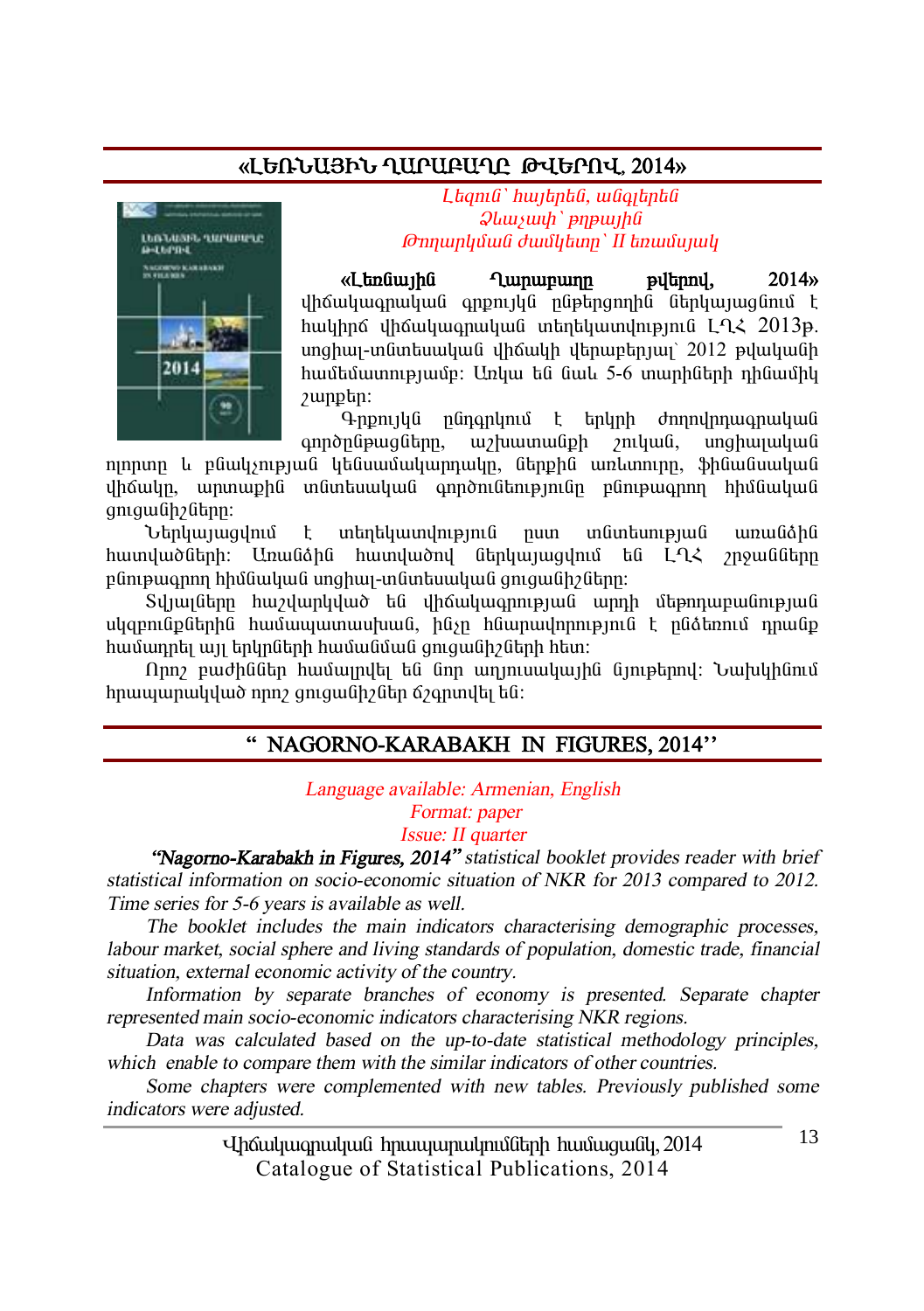### «UPSUI LAULARE GU SAUUUPPHU»



I banıli` hunbnbli, wliotbnbli  $\mathcal{Q}$ *lausuah* ` pnp $\mu$ Թողարկման ժամկետը` III եռամսյակ

«Unguruh hulung L ungurunghy» վիճակագրական  $\frac{1}{2}$ uhu-unuuunn anpnılln  $\mathsf{F}$ hunuptnuyqnıpını Gütin  $I \Omega$  -mul. hwuwnwywywG կյանքում նրանց հնարավորությունների օգտագործման ներկա վիճակը և անհրաժեշտ տեղեկատվական բազա է *wwwhndnu* աետական atintnunha (luuliwlia  $\mathbf{1}_{1}$ unuuunnuuuiq huuun hnwywhwywwwnntplwG

պայմաններ ապահովող) քաղաքականության մշակման համար։

Վիճակագրության մեջ կանայթ և տղամարդիկ պետք է «տեսանելի» լինեն։ Գենդերային վիճակագրությունը իասարակության մեջ կանանց և տրամարդկանց տերն ու ռեոն արտացոյող վիճակացողւթյուն է, որը թույլ է տայիս իաշվի առնել ինչպես կանանց և տղամարդկանց առանձնահատկություններն ըստ սոցիալժողովրդագրական խմբերի, այնպես էլ իրականացնել իրավահավասարության և հավասար հնարավորությունների սկզբունքը։ Մույն հրատարակության մեջ ցետեղված աղյուսակներում և գծապատկերներում արտացոլված են կանանց և տղամարդկանց թվաքանակը բացարձակ թվերով և համամասնություններն ըստ որոշակի hատկանիշների:

#### "WOMEN AND MEN IN ARTSAKH"

Language available: Armenian, English Format: paper Issue: III quarter

"Women and Men in Artsakh" statistical booklet highlights the ratio between women and men in NKR, current situation of using their opportunities in the social life and provide with a necessary information base for development of state gender policy *(insuring equal conditions for women and men).* 

Women and men are to be visible in statistics. Gender statistics reflects the role of women and men in the society, which allows not only to take into account the peculiarities of women and men, by social-demographic groups but carry out the principle of equal rights and equal possibilities. The tables and graphs of this booklet give absolute numbers and proportions for certain attributes among women and men.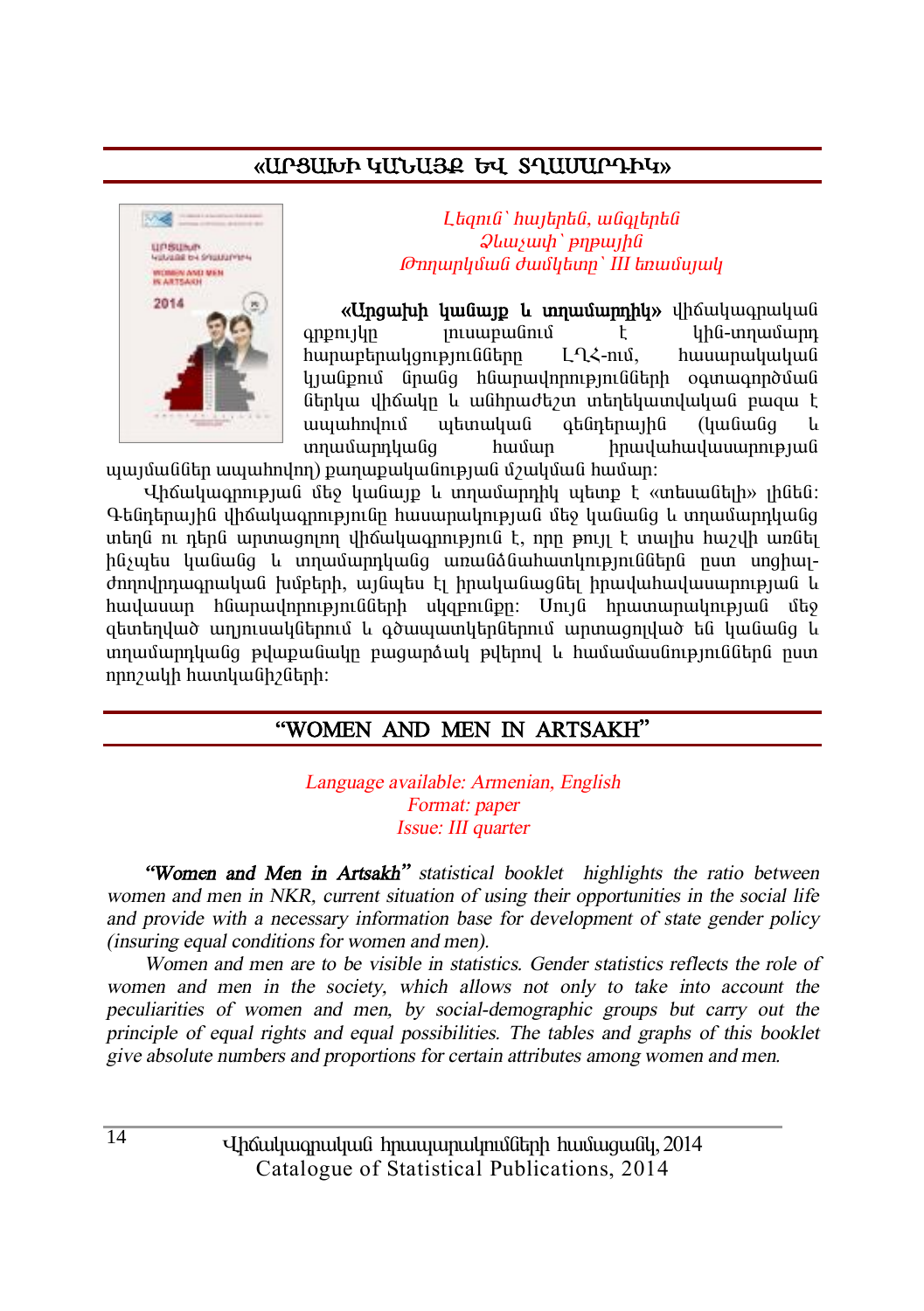#### **§ÈºèÜ²ÚÆÜ Ô²ð²´²ÔÆ вÜð²äºîàôÂÚ²Ü üÆÜ²ÜêܺðÆ**  *<u>UÞAUYUԳՐՈՒԹՅՈՒՆԸ, 2013»</u>*



#### L**bamû`** hwibnbû  $\mathcal{Q}$ *luusuuh* `PDF, pnpwyhû *ÂáÕ³ñÏÙ³Ý Å³ÙÏ»ïÁ` II »é³ÙëÛ³Ï*

«Langwiha Quinununh Zugnumbunnipjug Shawagugh **iho uluu anni bini an** 2013<sup>,</sup> dhnnyu dni uwani awang t iha ilung ya bahalinin daha daha ya baya da daharah. bwaywbhnunu bulishh bhawaibh huungi, pulituha hwûwywnan plintpwannn yhówywanwywli mytwflith, hlisytu Giul 22 litanna Giuliu bu din tinning uwhuu Giliud ununundnuplichh huidunluuthli hhhuundtplitin l ապահովագրական ընկերությունների գործունեության մասին<br>զուզանիշներ։ Պետական Ֆինանսների վիճակագրության Thtmuluu Shliwliulith yhowluunnipjuli unantu undu buli nungu i dundanduð t Ln2 bhuu uu bahan u

 $t$ կոնոմիկայի նախարարության կողմից  $I \Omega \xi$  UU $\delta$  տրամարոած աետական և իամայնքների pinotütnh yww.wholów hweltwynienia hhuwa Jhru: Ywquytuhunipinuatuh \$hնանսների վիճակագրությունը ներառում է L-L-2 U-UԾ կողմից ընտրանթային կարգով nGunndwð hwGnwwbunnuðu hunann k uhohG wirkinnwihG bwaywbirkinn anndnu Ghnip jiu G Shüw Guyuy Guynjin Girdhi, yawni giyin yaya giyin giyin huygih, hüşiyati նաև hաշվարկների վիճակի վերաբերյալ տեղեկատվություն։ Տվյայների hավաթագրումն  $h$ ուսկանացվում է աետական վիճակագոական իաշվետվությունների իավաթագոման միջոցով։ Բանկային համակարգի վիճակագրության ցուցանիշները ներկայացվում են ըստ LՂՀ առևտրային բանկերի կողմից տրամադրված տվյալների։ Ապահովագրական nGhanne mu Gaah ann on Gane mu Gane wann un an Gane an Gane Gane wad wat as ըստ դրանց տրամադրած տվյալների։

#### **"FINANCE STATISTICS OF NAGORNO-KARABAKH REPUBLIC 2013"**

*Language available: Armenian Format: PDF, paper Issue: II quarter* 

*"Finance Statistics of Nagorno-Karabakh Republic, 2013" statistical handbook includes statistical information on state finances, organizations finances, statistical data characterizing banking system, as well as exchange rates and indicators on insurance companies` activities determined by the Central Bank of RA.* 

*The information base of the state finance statistics is formed based on reports of state and communities budget performance provided by the Ministry of Finance and Economy of NKR to the NSS NKR . Finance statistics of organizations includes information on financial results of activity, solvency, structure of funds, as well as calculations of large and medium-sized commercial organizations of the republic selected through sampling method by the NSS NKR. Data collection is implemented through the state statistical reports. Indicators on bank system statistics are presented according to the data provided by the Commercial Banks of NKR.Seperate indicators characterising the insurance companies` activities are presented accourding to their provided data.*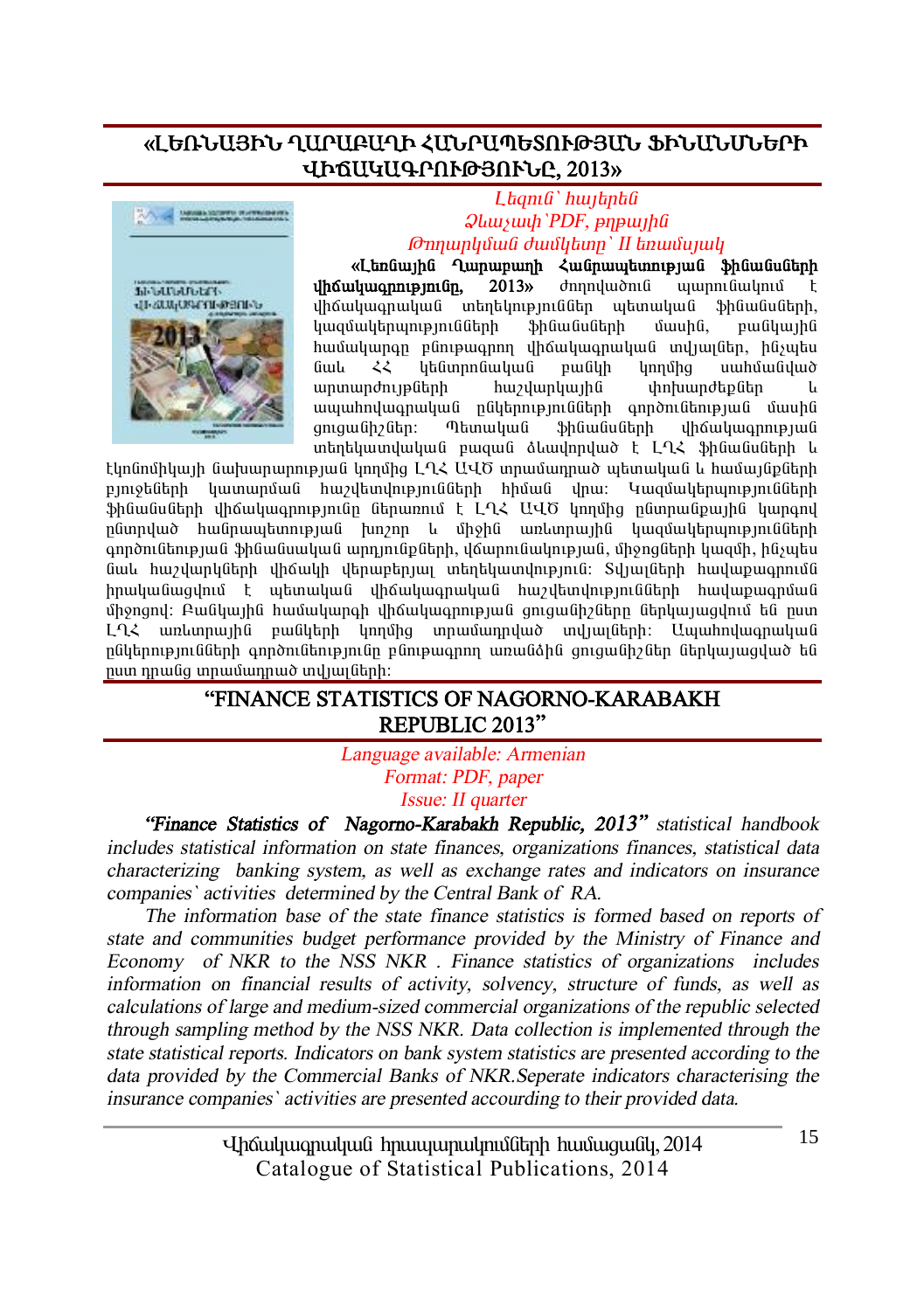#### **§ÈºèÜ²ÚÆÜ Ô²ð²´²ÔÆ вÜð²äºîàôÂÚ²Ü Ð²Ø²Ê²èÜ ܺðøÆÜ ²ð¸ÚàôÜøÀ, 2013¦**



 $L$ *<i>anı a*<sup>'</sup> *hwibna i*  $Q$ *lauswh* PDF, pnpwtha *ÂáÕ³ñÏÙ³Ý Å³ÙÏ»ïÁ` II »é³ÙëÛ³Ï* 

«Languing Quinunguinh **Languing Anglicuing Anglicuing Containe huutuluund Gtmphu unningpn** 2013» uhouluuqnuluu dnnnywoni hwanhuwani է Ltnawiha Ղարաբաղի Հանրապետությունում համախառն ներքին արդյունքի unnunnnnpjul, nun mlintunipjuli ájnintnh yunnigyuð ph ՝ • եռամսյակային և համամասնությունների վերաբերյալ առավել ամբողջական հրատարակությունը։

 $\sigma$ nnnuluu $\delta$ níi $\sigma$  infinantinu $\delta$  infinantinum también <u>hամախառն ներքին արդյունքի արտադրության ծավայների, կառուզվածքի, աճի</u> unturan. Suwunnung warennaar hangaran ang internasional ang diseb

d mnuluonlu uluunnuuundnu t LLL UUO luunniquuopuiha uտորաբաժանումների վիճակագրական տեղեկատվության, ինչպես նաև  $i$ մմտեսավարող սուբյեկտներից, այլ կազմակերպություններից, պետական, տեղական ինքնակառավարման մարմիններից և բնակչությունից ստացված տվյալների հիման վրա՝ վիճակագրական հաշվետվությունների հավաքագրման և u32uuunii numaa badaa oo kunaanii haanaa badaa dadaa qaaraanii dadaa ay ah un Guntum piudi» inwhur dun die handen bir ülken bir dine kun dine naman dine ölen bir úh9nqny:

#### **§GROSS DOMESTIC PRODUCT OF NAGORNO-KARABAKH REPUBLIC, 2013**<sup>*w*</sup>

*Language available: Armenian Format: PDF, paper Issue: II quarter* 

*§Gross Domestic Product of Nagorno-Karabakh Republic, 2013¦ statistical handbook is the most complete publication on the System of Gross Domestic Product of Nagorno-Karabakh Republic, according to the structure of economical branches and the quarterly models and indicators related to the System.* 

*The handbook covers information on the Gross Domestic Product output volumes, structure, growth rate, formation sources.* 

*The handbook is prepared based on the statistical information from the NSS NKR divisions, as well as data received from economic units, other organizations, state, local self-government bodies and population, through the collection and processing of statistical reports, sample surveys, imputation of 'non-observed economy' and other statistical observations.* 

> Uhauyuuqnuyuu hnuuyunuynuyotah huuwuquo 2014 Catalogue of Statistical Publications, 2014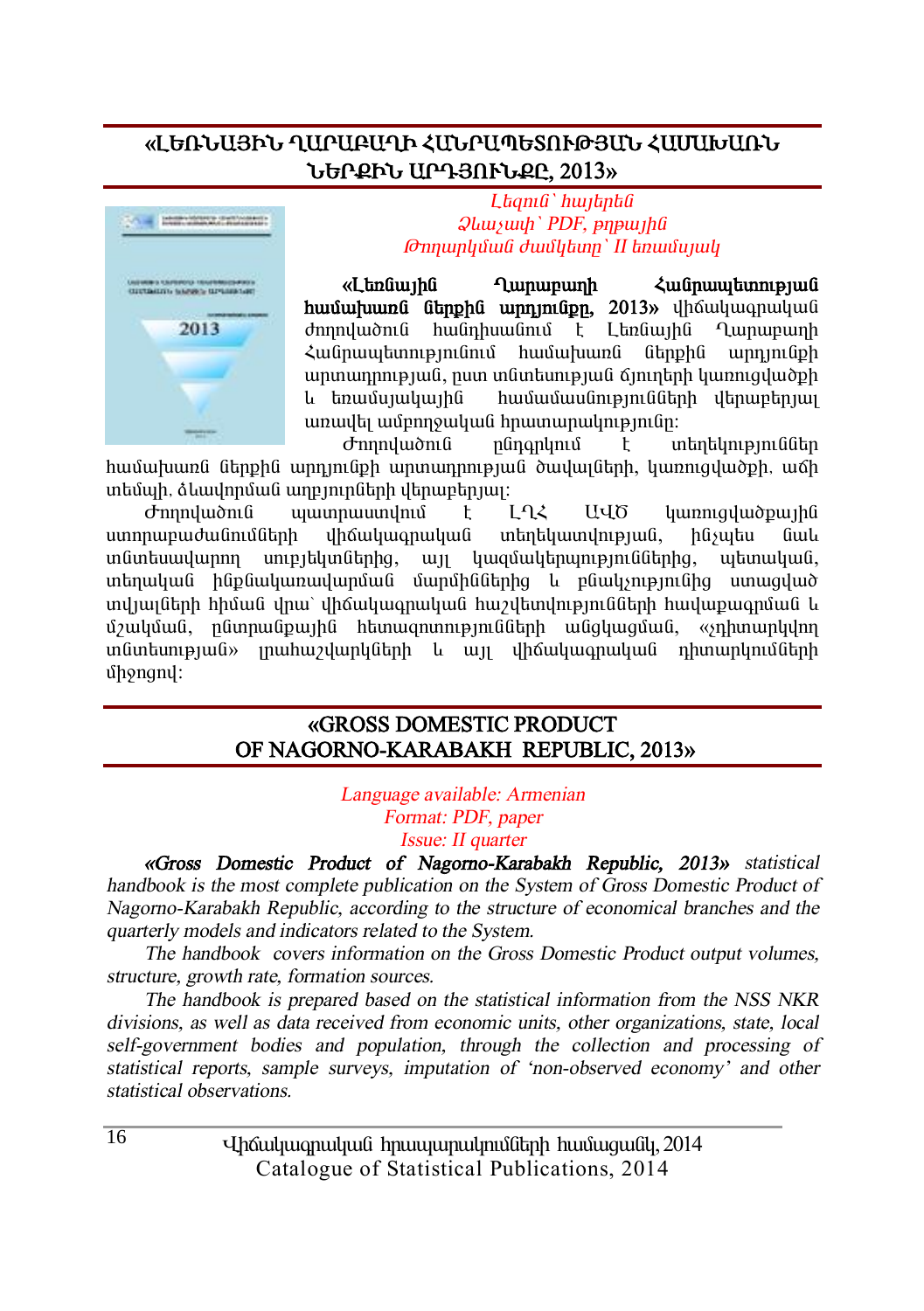### «ԼԵՌՆԱՅԻՆ ՂԱՐԱԲԱՂԻ ՀՄՆՐԱՊԵՏՈՒԹՅՄՆ **²ð¸Úàôܲ´ºðàôÂÚàôÜÀ, 2013¦**



 $L$ *<i>tamû` hwitptû*  $Q$ *lauswh* PDF, pnpwtha *ÂáÕ³ñÏÙ³Ý Å³ÙÏ»ïÁ` II »é³ÙëÛ³Ï* 

«Ltngwiha Qunununh Zwanuutunni bilah **unnmu Guntinni pjm Gn. 2013**» վիճագրական ժողովածուն<br>ասկանդակում է սիերեկություններ 2013թ. բովանդակում է տեղեկություններ<br>հանոապետության առյունաբերության unini Guurtinini piuli duu bituni baada uu bituni baada kuu bituni baada uu bituni baada uu bituni baada uu bi ïíÛ³ÉÝ»ñÇ Ù»Í Ù³ëÁ Ý»ñϳ۳óí³Í »Ý ÑÇÝ· ï³ñí³ lunnyunden, hûyn huunnuynnupinia tununun nhuunytu nnwag nhawuhywa:

 $\sigma$ nnnywònıh մեջ արդյունաբերությունը բնութագրող վիճակագրական ցուցանիշները ներկայացված են ըստ

ingun anið an að anda heimið að þegað að heimið að heimið anið ein að heimið heimið þ  $p$ 19 $q$ u (iui) $h$ i pu $p$ lu $q$ iu) $h$ in puoli:

 $\sigma$ nnnyluðni (í lugjulti í huyluplugnyluð yhóluylugnuylug <u>hաշվետվությունների և իրականազված դիտարկումների տվյայների հիման վրա։</u>

#### **"INDUSTRY OF NAGORNO-KARABAKH REPUBLIC, 2013"**

*Language available: Armenian Format: PDF,paper Issue: II quarter* 

*"Industry of Nagorno–Karabakh Republic, 2013"statistical handbook included data concerning Republic industry of 2013 large part of which was presented with an interval of five years , that gave the possibility to watch its dynamics.* 

 *Statistical indices characterising the industry in handbook presented by economic activities , kinds of special branches of economic and by regional distributions.* 

 *The handbook was made on the basis of the collected statistical reports and the carried out monitorings.*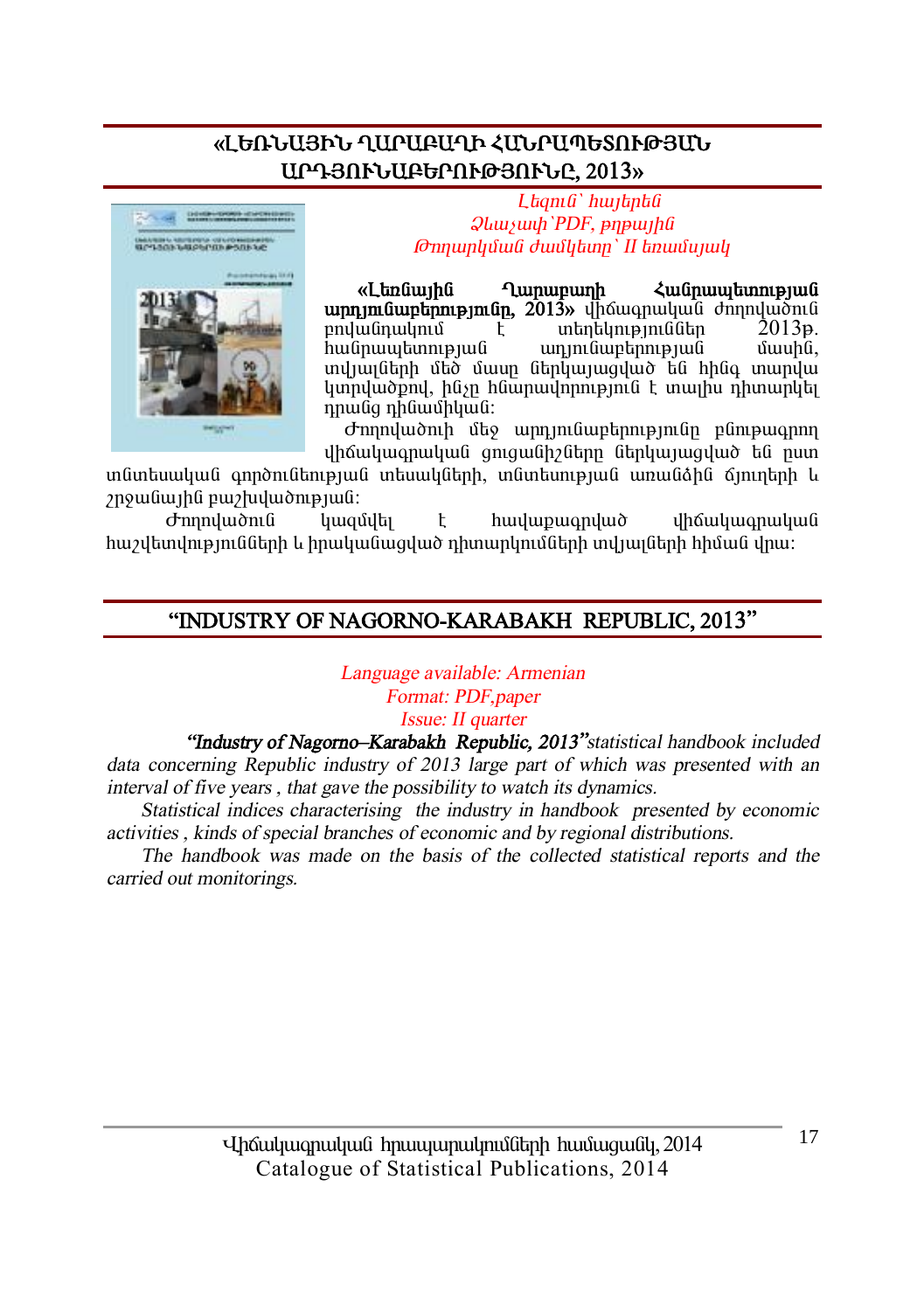### «ԼԵՌՆԱՅԻՆ ՂԱՐԱԲԱՂԻ ՀՄՆՐԱՊԵՏՈՒԹՅԱՆ **¶ÚàôÔ²îÜîºêàôÂÚàôÜÀ, 2013¦**



 $L$ *banıli* ' *hwibnbli*  $Q$ *lauswah PDF*, *pnpwtha ÂáÕ³ñÏÙ³Ý Å³ÙÏ»ïÁ` II »é³ÙëÛ³Ï* 

«Ltındiwiha Quinununh Zuidinum binin binin **·ÛáõÕ³ïÝï»ëáõÃÛáõÝÁ, 2013¦** íÇ׳ϳ·ñ³Ï³Ý dnnnyuddnu pnyulinuynu t hulinuwtunnupuuli ajninuun untunipju die ninnuniu untuu houdhoulin l ½³ñ·³óáõÙÝ»ñÇ ÙÇïáõÙÝ»ñÁ ³ñï³óáÉáÕ unundupinua:

 $\sigma$ nnnluonia ilhauluuonuluua intotuununimia tatoluunuaania Languiha  $Q$ արաբաղի Հանրապետության բոլոր կարգի տնտեսությունների aininiumana ua an an an an an ainmeadh ann an ainmeadh ann an ais an ais an ais an ais an ais an ais an ais an hամախառն բերթի և միջին բերթատվության, անասունների գլխաթանակի, անասնապահական մթերթների արտադրության, գյուղատնտեսական տեխնիկայի unyunpuu nipuu nga uunphimpuu մակարդակի մասին:

Ժողովածուն կազմվել է հանոաաետության համայնթների և qininuun undun kumaan biya biya anali yang ang anggrid ay na kumaan qarangan qarangan biyang ang karalang ang <u>կազմակերպությունների կողմից ներկայազված վիճակագրական</u>  $h$ աշվետվությունների տվյայների հիման վրա։

### **"AGRICULTURE OF NAGORNO – KARABAKH REPUBLIC, 2013"**

*Language available: Armenian Format: PDF,paper Issue: II quarter* 

 *"Agriculture of Nagorno – Karabakh Republic, 2013" statistical handbook includes data concerning Republic agriculture, which reflectes information of currect situation and different developments tendency in this sphere .* 

 *Handbook represented all kinds of economy of NKR , agricultural places for plant growing fields under crops, gross harvest and average productivity, <sup>a</sup> cattle livestock, fodder fields, availability of agricultural machinery and their good working order.* 

 *Handbook was made on the basis of collected statistical reports of communities of Republic and commercial organizations engaged in agricultural production.*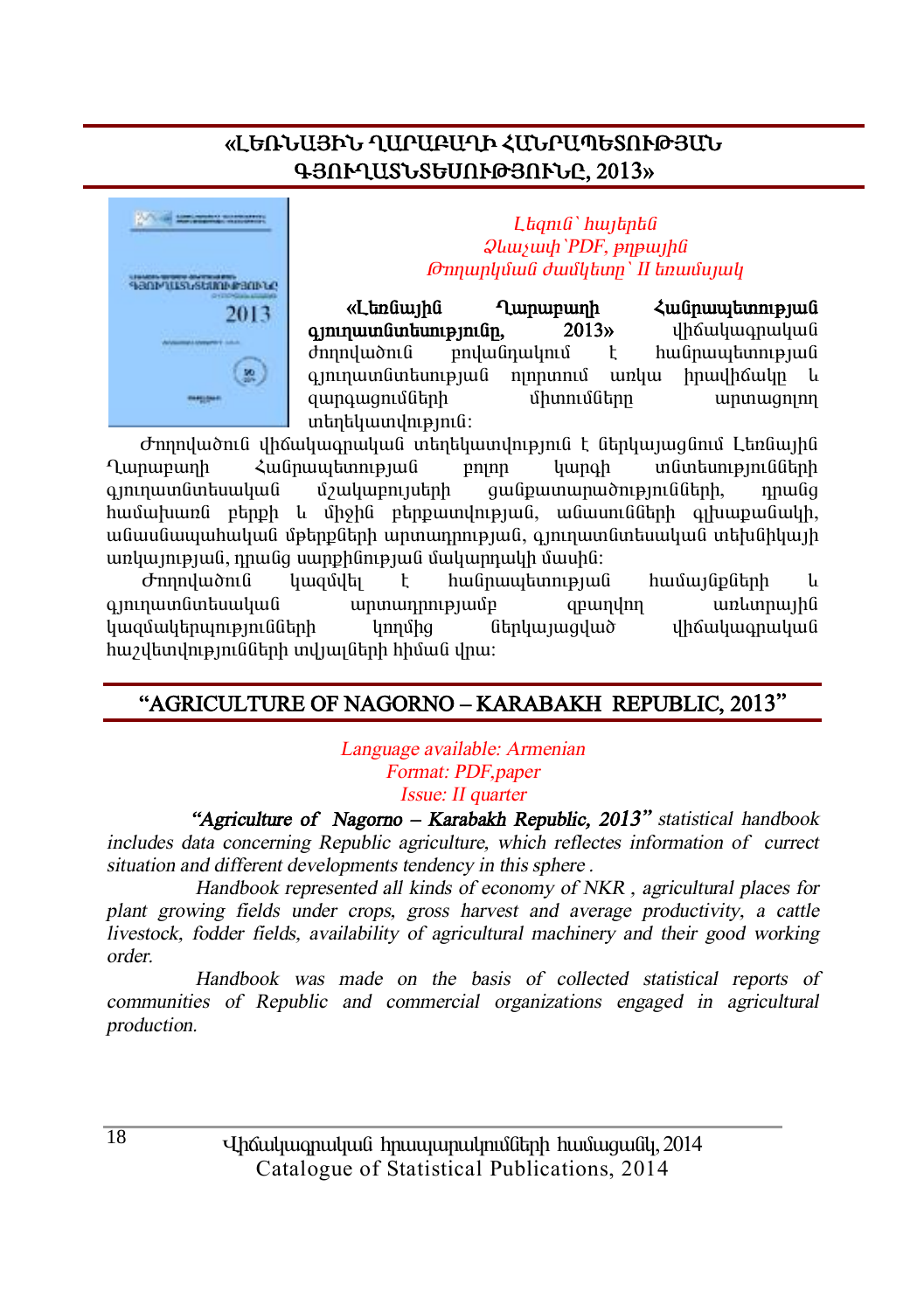#### «ԼԵՌՆԱՅԻՆ ՂԱՐԱԲԱՂԻ ՀՄՆՐԱՊԵՏՈՒԹՅՄՆ **CԻՆԱՐԱՐՈՒԹՅՈՒՆԸ, 2013»**



 $L$ *banı G`hwibnbû*  $Q$ *luuyuuh PDF*, *pnpwlla ÂáÕ³ñÏÙ³Ý Å³ÙÏ»ïÁ` II »é³ÙëÛ³Ï* 

«L<del>an</del>giunha Qunununh zugnunun ann b **hümmunnupiniun, 2013**» yhäytung hulud dunnutud pnվանդակում է տվյայներ հանրապետությունում ըստ we bhandan and a shall bhandan bhandaich bhandaich bhandaich bhandaich bhandaich bhandaich bhandaich bhandaich zhնարարության ծավայների, hիմնական միջոցների annð unluðul í hliðnlinnuð un hafðið anndundur annar annar þeim h

ծավալների և բնակելի շենքերի, սոցիալ-մշակութային<br>տների գործարկման, ինչպես նաև հիշատակված նշանակության օբյեկտների գործարկման, ինչպես նաև gnigwühzütinh` nun qnnðni ütinipjuli intiuuli ütinh, nun znowüwihli pwehyluð pað þá þeir þeir þeir þeir þeir eins

 $\sigma$ nnnվածուն կազմվել է hավաթագրված վիճակագրական hաշվետվությունների և  $h$ րականացված դիտարկումների տվյայների հիման վրա։

#### **"CONSTRUCTION OF NAGORNO – KARABAKH REPUBLIC, 2013"**

*Language available: Armenian Format: PDF,paper Issue: II quarter* 

*"Construction of Nagorno–Karabakh Republic, 2013" statistical handbook included data concerning Republic construction composed of financial resourses and carried out construction volumes,by basic means of operation, sizes of constractiveerecting works and dwelling houses, level of socio-cultural building importance and above-mentioned indices by types of operation, according to characterization of regional distribution..* 

 *The handbook was made on the basis of the collected statistical reports and the carried out monitorings.*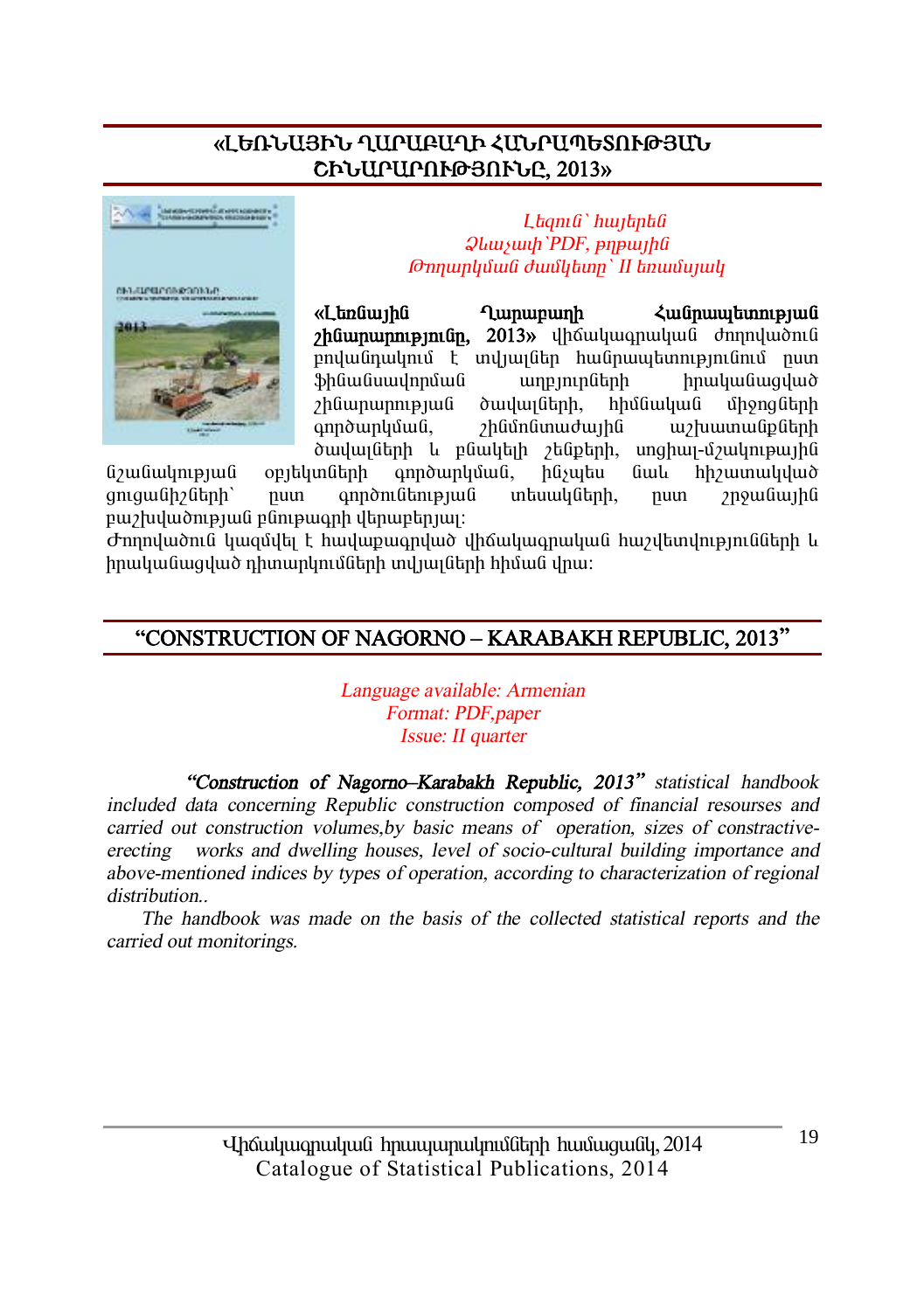#### **§¶ÜºðÀ ºì ¶ÜºðÆ ÆÜ¸ºøêܺðÀ ȺèÜ²ÚÆÜ Ô²ð²´²ÔÆ вÜð²äºîàôÂÚàôÜàôØ, 2009-2013¦**



#### $L$ *banı G`hwibnbû*  $Q$ *lauswh*'PDF, pnpwiha *ÂáÕ³ñÏÙ³Ý Å³ÙÏ»ïÁ` II »é³ÙëÛ³Ï*

**§¶Ý»ñÁ ¨ ·Ý»ñÇ ÇÝ¹»ùëÝ»ñÁ È»éݳÛÇÝ Ô³ñ³µ³ÕÇ**   $\lambda$ **uūnuutunnpiniūni,** 2009-2013<sup>\*</sup> dnnnuudniū www.munimuni k yhowyw.gnwyw.gn whistimpinu in funtumenufi inungta manungtan aftah L aftah hünbpuübnh dbnuupbnuu:

Unwüðhü gnigwühzütinh aðni ywinwinigh tú úwu միջազգային համադրումներ և համեմատություններ։

 $S$ եղեկատվությունը ներկայացվել է ինչպես ըստ <u>hանըսպետության, այնպես էլ ըստ ԼՂՀ առանձին շրջանների (դիտարկվող</u> բնակավայրերի), տնտեսության տարբեր հատվածների, ապրանթային խմբերի և uwnwնp-ծառայություն տեսակների:

 $S$ վյայները հաշվարկվել են արդի մեթոդաբանության սկզբունքներին <u>hամապատասխան, ինչը ինարավորություն է ընձեռում դրանք համադրել այլ</u> tınynütinh hwu wu du qonqwu helin htim:

Գների դիտարկման և գների ինդեթսների հաշվարկման մեթոդաբանական ujungwewüntüütne ütnyujugyti tü wnwüðhü hwnywðny:

#### **"PRICES AND PRICE INDICES IN NAGORNO-KARABAKH REPUBLIC, 2009-2013"**

*Language available: Armenian Format: PDF,paper Issue: II quarter* 

*"Prices and Price Indices in Nagorno-Karabakh Republic, 2009-2013" statistical handbook covered information on prices and price indices of different spheres of economy.* 

*International comparisons were also done on separate indicators.* 

*The information was presented by Nagorno-Karabakh Republic, as well as by NKR separate regions (observed settlements), different sectors of economy, commodity groups and goods-service types.* 

*The data was calculated according to the principles of modern methodology that enables to compare them with similar indicators of other countries.* 

*Separate chapter presented methodological explanatory notes on observation of prices and calculation of price indices.*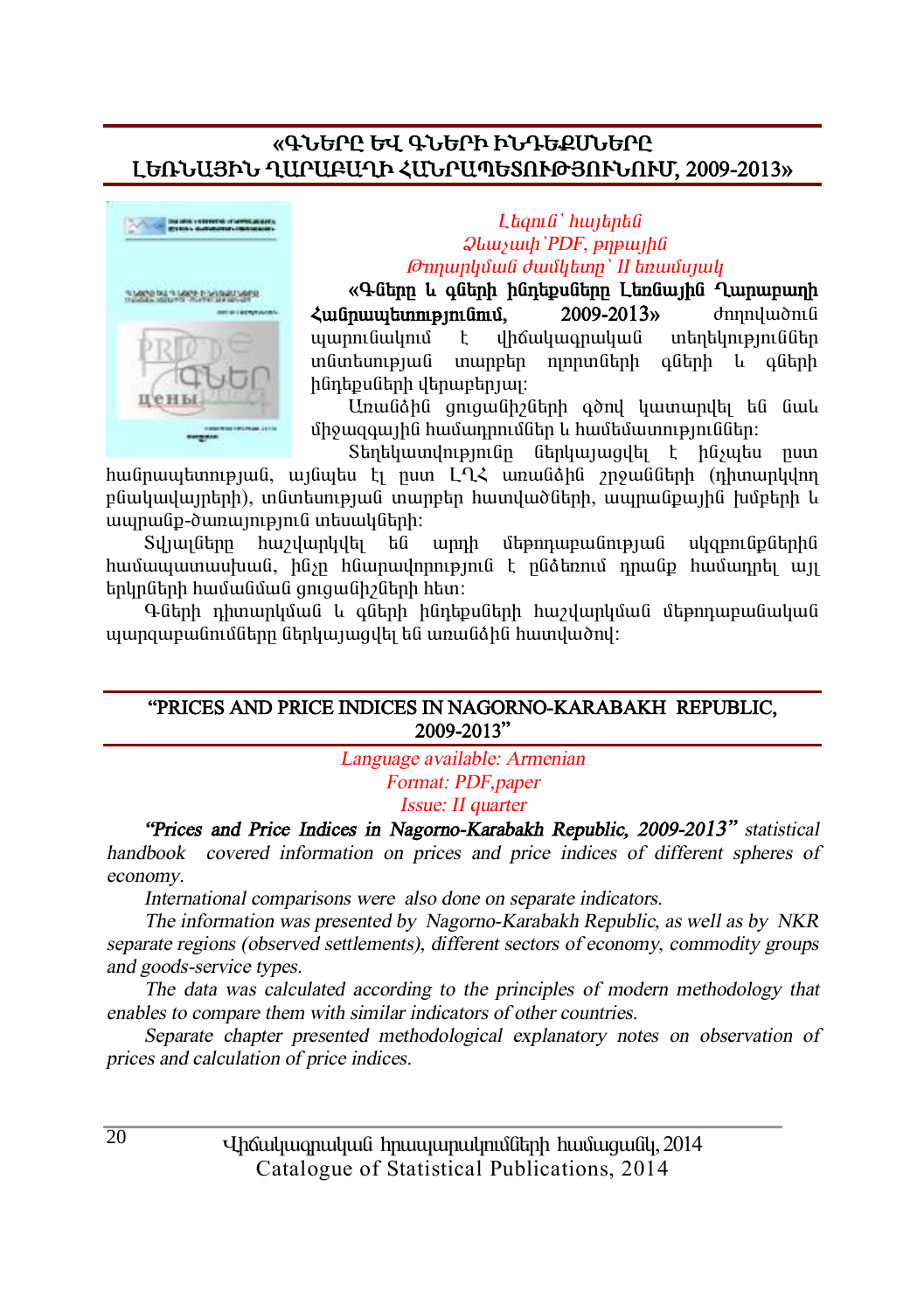### «ԼԵՌՆԱՅԻՆ ՂԱՐԱԲԱՂԻ ՀՄՆՐԱՊԵՏՈՒԹՅՄՆ **UPSURFG UNG 4SN PPP. 2013**



### ${\bf (numu}$

#### L*tamû`hwitptû*  $Q$ *luuywyh PDF*, *pnpwyhû ÂáÕ³ñÏÙ³Ý Å³ÙÏ»ïÁ` II »é³ÙëÛ³Ï*

«Ltnuunhu Ղարաբաղի Հանրապետության արտաքին **unlunninn, 2013**» վիճակագրական ժողովածուն ajann Gulnu é hu Gnuu kuni pu Gol 2013 pulu yugh արտաքին առևտրի վերաբերյալ տեղեկությունները։

U<sub>1</sub>0 nononunu t unununuou u otonunou  $\delta$ ավայները (բնաիրային և արժեթային  $u$ րտահայտությամբ)՝ ըստ ապրանքների ծածկագրման և

GyunwanywG GtnnwaGwytaylwd hwuwyah 2-Gh Guyunnwyh, nun wnwGahG tnynնtnh, ամփոփ՝ ըստ ԱՊՀ երկրների, արտաքին աշխարհի և այլ երկրների, unտաhանման ու նեոմուծման ծավայների ռինամիկան՝ ոստ գործոնկեր երկոների l ywnnigywoph, nun hw Gnwytanni pjw θ, γηφωθ (ith):

#### **"FOREIGN TRADE OF NAGORNO-KARABAKH REPUBLIC, 2013"**

*(at 2- digit level)* 

*Language available: Armenian Format: PDF,paper Issue: II quarter* 

*"Foreign Trade of Nagorno-Karabakh Republic, 2013" statistical handbook covered data on foreign trade of the Republic for 2013.* 

*The handbook included export and import volumes (in kind and value) in accordance with the two-digit level of commodity coding and description, by separate countries, in summary form- by CIS countries, the rest world and other countries, export and import volumes dynamics by partner countries and by export and import structure according to the regions of the Republic.*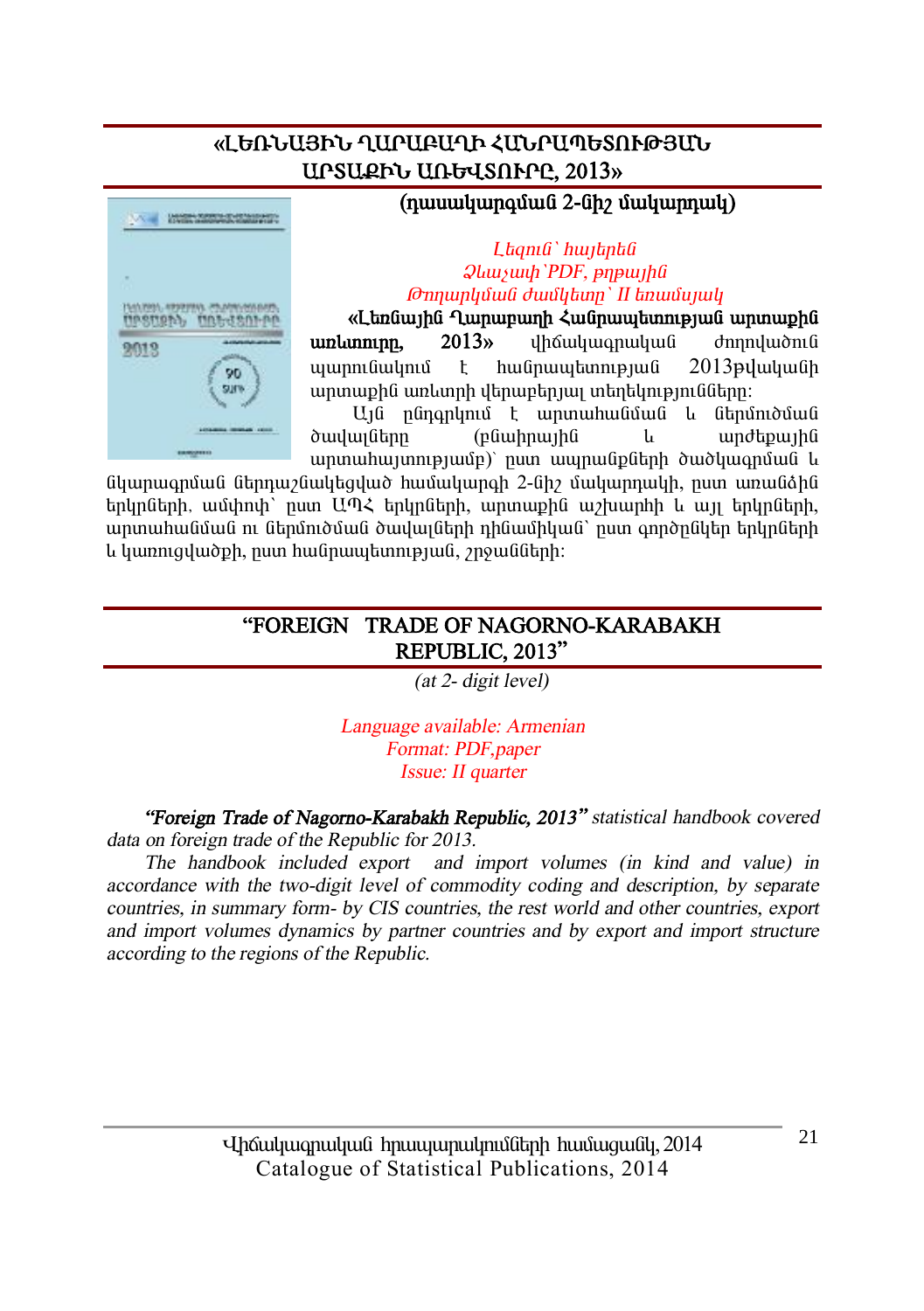#### **§ ȺèÜ²ÚÆÜ Ô²ð²´²ÔÆ вÜð²äºîàôÂÚ²Ü**  *<u>UKUPU3Pb ՀԱՇՎԵԿՇԻՌԲ. 2013»</u>*



L**baní** bunda  $Q$ *luusuuh PDF*, *pnpwih<sup><i>G*</sup></sup> *ÂáÕ³ñÏÙ³Ý Å³ÙÏ»ïÁ` II »é³ÙëÛ³Ï* 

**§È»éݳÛÇÝ Ô³ñ³µ³ÕÇ Ð³Ýñ³å»ïáõÃÛ³Ý í׳ñ³ÛÇÝ huzultuzhon.** 2013) uho uluqnulud donnuludonla übnunnu t LLK déununha hundbunh hhuauluu gnguuah bahan 2013<sup>B.:</sup>

Հանրապետության վճարային հաշվեկշիռի  $\mu$ երյուծականը ներկայացված է 2011-2013 թվականների lunnuluudpnul:

Վճարային հաշվեկշիռն իրենից ներկայացնում է վիճակագրական հաշվետվություն, որում համակարգված տեսքով արտագոյվում են ³Ù÷á÷ ïíÛ³ÉÝ»ñ ѳßí»ïáõ Å³Ù³Ý³Ï³ßñç³ÝáõÙ (»é³ÙëÛ³Ï, ï³ñÇ) ³ÛÉ tınlın ümkən bir ölkə başların birinin ili birinin başlarının birinin birinin birinin birinin birinin birinin ïÝï»ë³Ï³Ý ·áñͳéÝáõÃÛáõÝÝ»ñÇ í»ñ³µ»ñÛ³É:

Sնտեսական բնույթի գործառնությունները, որոնք կատարվում են ԼՂՀ ռեզիդենտների և Լ-ՂՀ ոչ ռեզիդենտների միջև, իրականազվում են ապրանքների և ծառայությունների, եկամուտների ձևավորման, ընթացիկ տրանսֆերտների տեսքով, ինչպես նաև գործառնություններ, որոնք կապված են ֆինանսական ujuhu Golitnh li ujunun ujn mejni Glitnh hitin:

#### **"BALANCE OF PAYMENTS OF NAGORNO-KARABAKH REPUBLIC, 2013"**

*Language available: Armenian Format: PDF,paper Issue: II quarter* 

*"Balance of Payments of the Republic of Nagorno-Karabakh, 2013" statistical handbook covered the main indicators of balance of payment for 2013.* 

*The analysis of the balance of payment are presented by breakdown for 2011-2013. Balance of payment is <sup>a</sup> statistical report, in which the overall data concerning the foreign economic operations of NKR with the other countries and international organizations are represented in systematic form for reporting period (quarter, year).* 

*The economic operations between the residents and non-residents of NKR are implemented in the form of goods and services, income formation, current transfers, as well as operations related to the financial needs and liabilities.*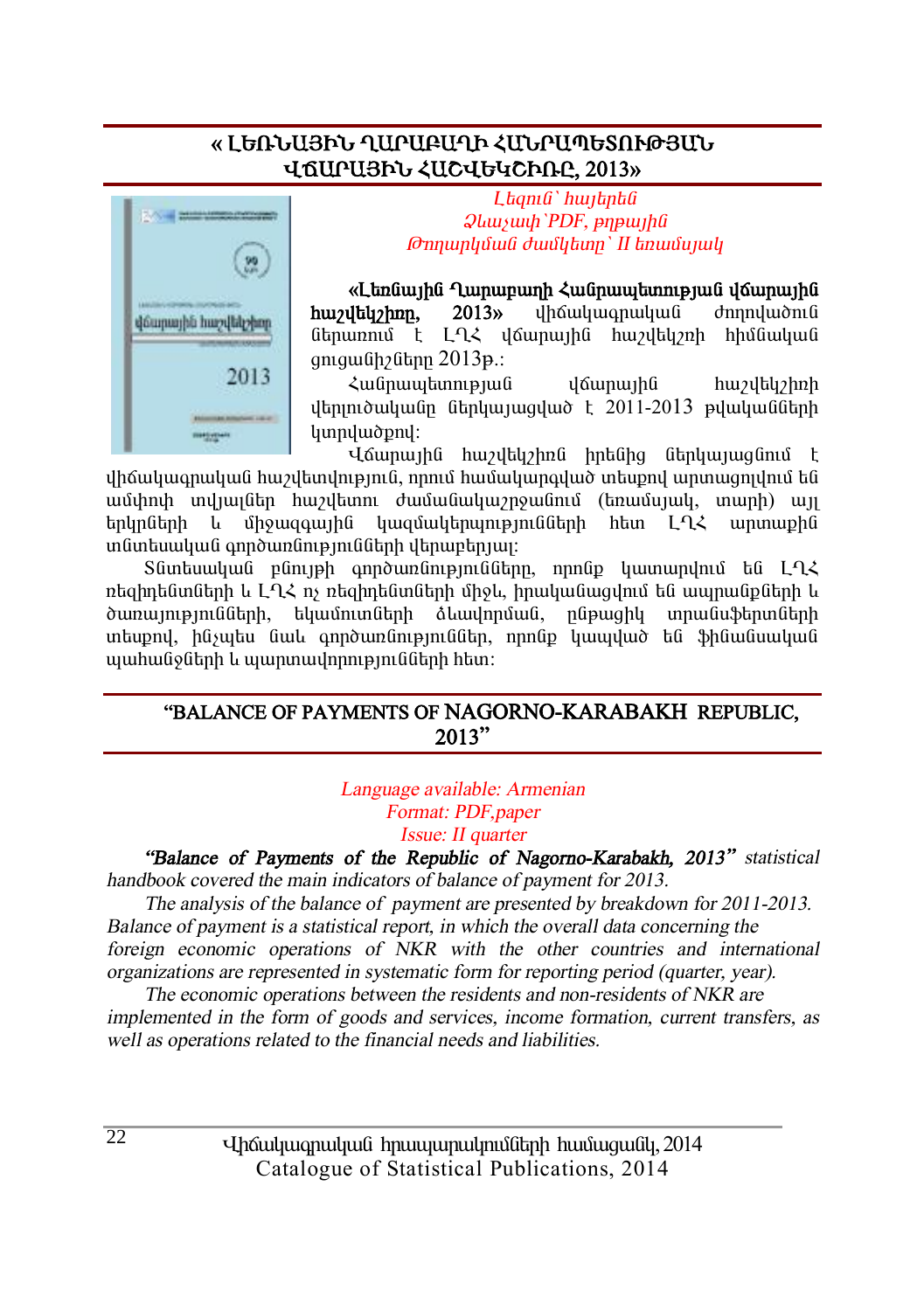### «ԼԵՌՆԱՅԻՆ ՂԱՐԱԲԱՂԻ ՀՄՆՐԱՊԵՏՈՒԹՅԱՆ **ÄàÔàì𸲶ð²Î²Ü ÄàÔàì²Ìàô, 2013¦**



 $L$ *banı G`hwibnbû*  $Q$ *lauswih* PDF, pnpwiha *ÂáÕ³ñÏÙ³Ý Å³ÙÏ»ïÁ` II »é³ÙëÛ³Ï*

«L<del>an</del>gunha Qunununh zugnumbunnung  $\delta$ **hnnunnunnundung** *d*nnnundun, 2013» վիճակագրական dnnndwðni Gulundunduð tununnn Gah nuju 2000 í hամար և արտացոյում է hանրապետության dnnnuhnwanwhwG wnnh dhốwlm pGnipwannn wunhnuh տվյայների դինամիկան:

 $\sigma$ mnuluuðni $\mathfrak{a}$  uiunni $\mathfrak{a}$ iúnlini $\mathfrak{a}$   $\mathfrak{f}$   $\mathfrak{a}$   $\mathfrak{f}$   $\mathfrak{a}$   $\mathfrak{a}$   $\mathfrak{b}$   $\mathfrak{a}$   $\mathfrak{b}$   $\mathfrak{a}$   $\mathfrak{b}$   $\mathfrak{a}$   $\mathfrak{b}$   $\mathfrak{a}$   $\mathfrak{b}$   $\mathfrak{b}$   $\mathfrak{b}$   $\mathfrak{$ թվաքանակի փոփոխությունը բնութագրող հիմնական գուգանիշները, ինչպես նաև  $t$ երկրի ժողովրդագրական իրավիճակի ամփոփ նկարագիրը 2013թ՝ նախորդ ininhutah huutumuninguu uto:

UnwGáhG pwdhGGtnny Gtnlywnwaywd ta pGwlynpywg pywgwy y utinyununhpunhû yunniqyuodh, püwysnipjuli püyyuyü zundh, ühqnuqhnü տեղաշարժերի, մահացության և ծնելիության, ԼՂՀ շրջանների համայնքների և pնակավայրերի թվի և շրջաններում բնակչության թվաթանակի, ամուսնության և wûntuGwintdnipiwG danwpanjwi mdjwiGann:

#### **"THE DEMOGRAPHIC HANDBOOK OF NAGORNO – KARABAKH REPUBLIC, 2013"**

*Language available: Armenian Format: PDF,paper*  *Issue: II quarter* 

 *"Demographic handbook of Nagorno-Karabakh Republic, <sup>2013</sup>" statistical handbook is forseen for the wide circle of users and reflects dynamics of summary data characterising demographic situation of the Republic.* 

 *Handbook includes the main indicators characterizing changes in the population number of Nagorno-Karabakh Republic, as well as summary outline of demographic situation for 2013 compared with the previous years.* 

 *Information on population number, age and sex structure, natality, migration, deaths and births, number of NKR regions, communities and settlements, distribution of the number of population, marriages and divorces by regions presented in separate chapters.*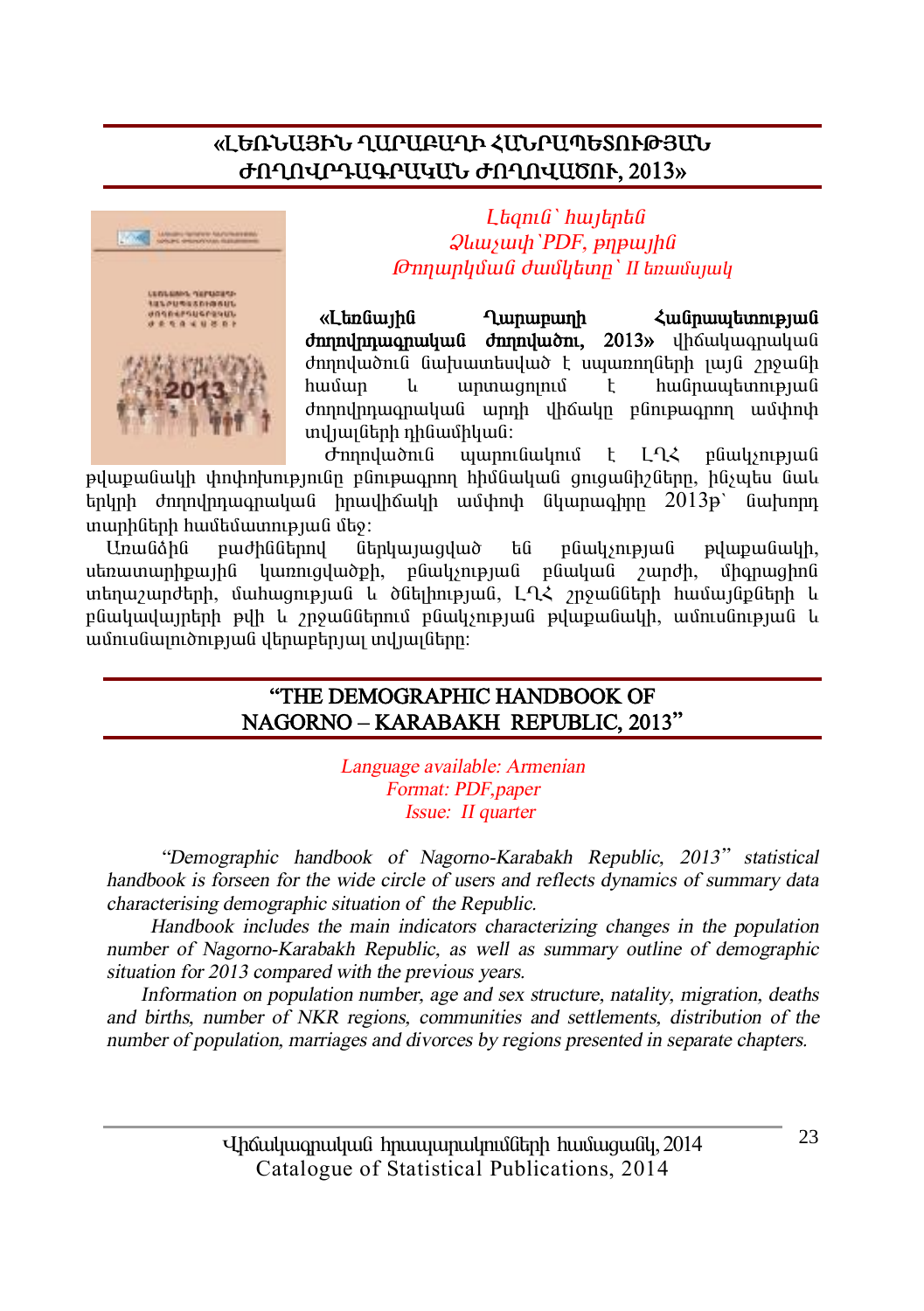#### «ԼԵՌՆԱՅԻՆ ՂԱՐԱԲԱՂԻ ՀՄՆՐԱՊԵՏՈՒԹՅՄՆ **êàòÆ²È²Î²Ü ìÆÖ²ÎÀ, 2013¦**



 $L$ *bamû` hwibnbû*  $Q$ *lauswh* `PDF, pnpwihû *ÂáÕ³ñÏÙ³Ý Å³ÙÏ»ïÁ` II »é³ÙëÛ³Ï*

«L<del>an</del>GuunhG ^ Qununnunh Հանոաաետության սոցիայական **ílhőwin.** 2013) ilhőwihan alatta donnuladna նախատեսված է սպառողների լայն շրջանի համար և unnungnnu է hwanungtunnipjua unghujuyua unnh ílhốwln բնութագրող ամփոփ տվյալների դինամիկան։<br>Ժողովածուն այարունակում է տեղեկությո

 $\sigma$ nnnduð ní ununni újulini í intintini einfiðitin  $unghu_l$ uluu $\hat{u}$  ninnuh unnnowww.hnipiw $\hat{u}$ ,  $l$ inpinpiw $\hat{u}$ ,

իրավական համակարգի, մշակույթի, սպորտի, հրատարակչական գործունեության, qnunununuu ih û \$nûnh oqunuqnndûw û li uji ninnun û tihuyetniyi:

 $\sigma$ ողովածուն հագեցած է վիճակագրական աղյուսակներով, գծապատկերներով, hիմնական բաժինների վերջում գետեղված են դինամիկ շարքերով հավելվածներ։

#### **"SOCIAL SITUATION OF NAGORNO – KARABAKH REPUBLIC FOR 2013"**

*Language available: Armenian Format: PDF,paper*  Issue: *II quarter* 

 *"Social Situation of Nagorno – Karabakh Republic for <sup>2013</sup>" statistical handbook is forseen for wide circle of users and reflects dynamics of summary data characterising social situation of the Republic.* 

 *Handbook covered information on social sphere: public health, education, legal system, culture, sport, publishing activity, use of library stock and other spheres.* 

 *The handbook included statistical tables, graphs, each section covered annexes with time series.*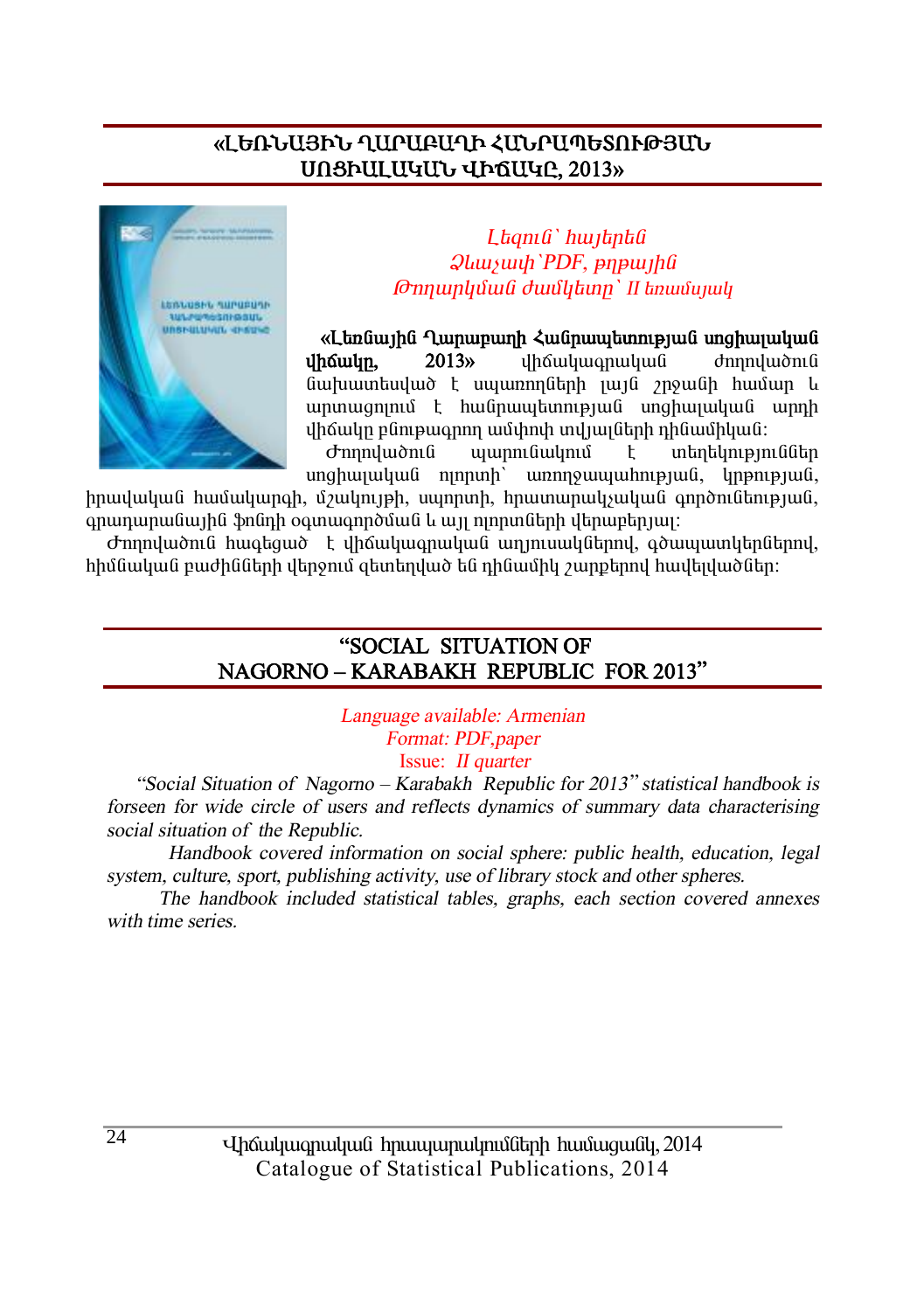#### «ՄԻԳՐԱՑԻԱՆ ԼԵՌՆԱՅԻՆ ՂԱՐԱԲԱՂԻ ՀԱՆՐԱՊԵՏՈՒԹՅՈՒՆՈՒՄ, 2013»



Lhanıli' hwihnhli  $Q$ *luusuuli* PDF,  $p$ n $p$ *u* $p$ *li* **Onnunluuli duulltunn** I tanuuluulu

«Uhanwahwû L bnau<sub>l</sub>ha **Lunununh**  $\zeta$ u Gnuu bunn pin Gnu վիճակագրական  $2013w$ dnnndwðni G Gulundan Gulund til Gulundan Gulund moll ofn an dinn dinn dinn dinn dinn greifin fra greifin fra g համար և արտացոյում է հանրապետության բնակչության huzultunn duuuuuunguuih մեհասնիկական տեղաշարժը  $p$ նութագրող առավել ununluuuluu տվյայները։

Ժողովածուն պարունակում է բնակչության ներթին և արտաթին միգրացիայի, ըստ  $u$ bn $u$ un $u$ nh $u$ unh $f$ munudpunha տեղաբաշխման կազմի,  $n<sub>1</sub>$ unahunulnufi կարգավիճակի, ըստ ազգության և քաղաքազիության, ըստ կրթական մակարդակի ու եկամուտների, եկողների և մեկնողների վերաբերյալ տեղեկություններ։

Ժողովածուն հագեցած է վիճակագրական աղյուսակներով, գծապատկերներով։

#### MIGRATION IN NAGORNO-KARABAKH REPUBLIC IN 2013

Language available: Armenian Format: PDF paper Issue: I quarter

"Migration in Nagorno-Karabakh Republic in 2013" statistical handbook is forseen for the wide circle of users and reflects more material data characterizing the mechanical movement of population in Republic in the reporting period.Handbook covered the information on internal and external migration of population concerning age and sex structure, the territorial distribution and social status, by ethnicity and nationality, by educational level and incomes by immigrants and emigrants.

Headbook includes the statistical tables graphs.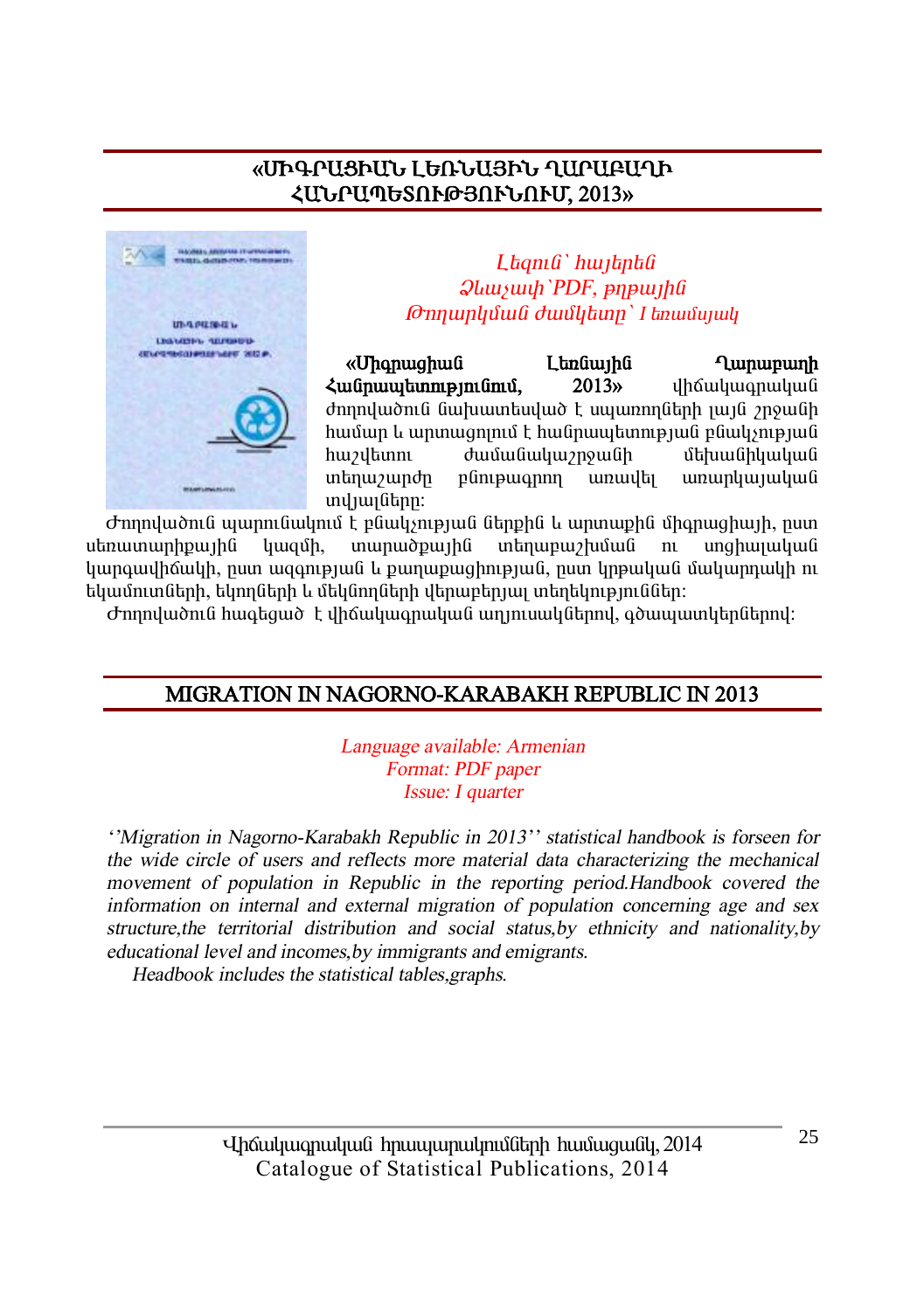# ՏԵՂԵԿԱՏՎԱԿԱՆ ՋԵԿՈՒՅՑ

### **INFORMATIONAL REPORT**

#### «ԼԵՌՆԱՅԻՆ ՂԱՐԱԲԱՂԻ ՀՄՆՐԱՊԵՏՈՒԹՅՄՆ UNSPUL-SLSGUUGULL UPQUGC» ՏԵՂԵԿԱՏՎԱԿԱՆ ԵՌԱՄՍՅԱԿԱՅԻՆ ՁԵԿՈՒՅՑ



Ltama' hwitpta, nniutpta  $Q$ *lausuah* PDF, pnp $U$ **Onnunlığuğ duğlıtını** huviltimi dunfurfurlurizmonifibli buronnum 45-nn onn

 $L$   $L$   $\lambda$  we apply the up to the up to the up to the up to the up to the up to the up to the U.A. U40) «Ltmuunhu Qunununh Zuunuuntunnunuu unghun-muntumuluug dhowutn» տեղեկատվական եռամսյակային ցեկույցները կառուցվում են  $192$ *dh*owywannipiwa wtmwy hunnhnnh  $2014<sub>B</sub>$ .  $h$ nı (ilunh 23-h phy 1- $h$  nnn  $\mu$  ilun hunun hundu  $\alpha$  2014 թվականի աետական **uh** Guu uu amu uu G աշխատանքների ծրագրով» նախատեսված ճյուղային

(գերատեսչական) և տեղական (համայնքային) վիճակագրություն իրականացնող մարմինների, վիճակագրական այլ տեղեկություններ տրամադրողների կողմից նեկայազվող պետական վիճակագրական հաշվետվությունների (հարցաթերթերի, տեղեկագրերի այլն), հաշվարկների և ԼՂՀ ԱՎԾ կողմից դրանց ամփոփման, մշակվող ցուցանիշների, իրականացվող հետացոտությունների, ինչպես նաև  $n$  un the distribution of the control of the control of the control of the unit of the unit of the unit of the unit of the unit of the unit of the unit of the unit of the unit of the unit of the unit of the unit of the u տեղեկագրեր, մամուլի հաղորդագրություններ, վիճակագրական ցեկույցներ) ամփոփված նյութերի հիման վրա։

1999թ. ապրիլից սկսած, ցեկույցների բովանդակությունը ներկայացվում է Undnyeh միջազգային հիմնադրամի (UUՀ) կողմից մշակված՝ «Տվյայների տարածման ընդհանուր համակարգի» հատվածներին համապատասխան:

ցեկույցներում րնդգրկվում են «Մեթոդաբանական այարցաբանումներ», «Տեղեկություններ ԼՂՀ և ԱՊՀ երկրների որոշ ցուցանիշների վերաբերյայ» և «Լ-ՂՀ ԱՎԾ հրապարակումների ցանկը» հավելվածները։

«L-L< unghwy-infuntuwyuf yhowyn» intintywinywyuf tinwufuyuyhfi ցեկույցների հատվածներում առկա նախնական կամ հաշվարկային ցուցանիշները հաջորդ հրապարակումներում կարող են ենթարկվել ճշգրտման, պայմանավորված այն հանգամանքով, որ հաշվետու ժամանակահատվածը հնարավորություն չի ընձեռում սկզբնական տեղեկատվության արժանահավատությունն առավել խորությամբ ստուգելու, ինչի իրականացումը «Պետական վիճակազոության մասին» ԼՂՀ օրենքի 15-րդ հոդվածի (q) կետի դրույթներին համապատասխան, պահանջում է լրացուցիչ ժամանակ։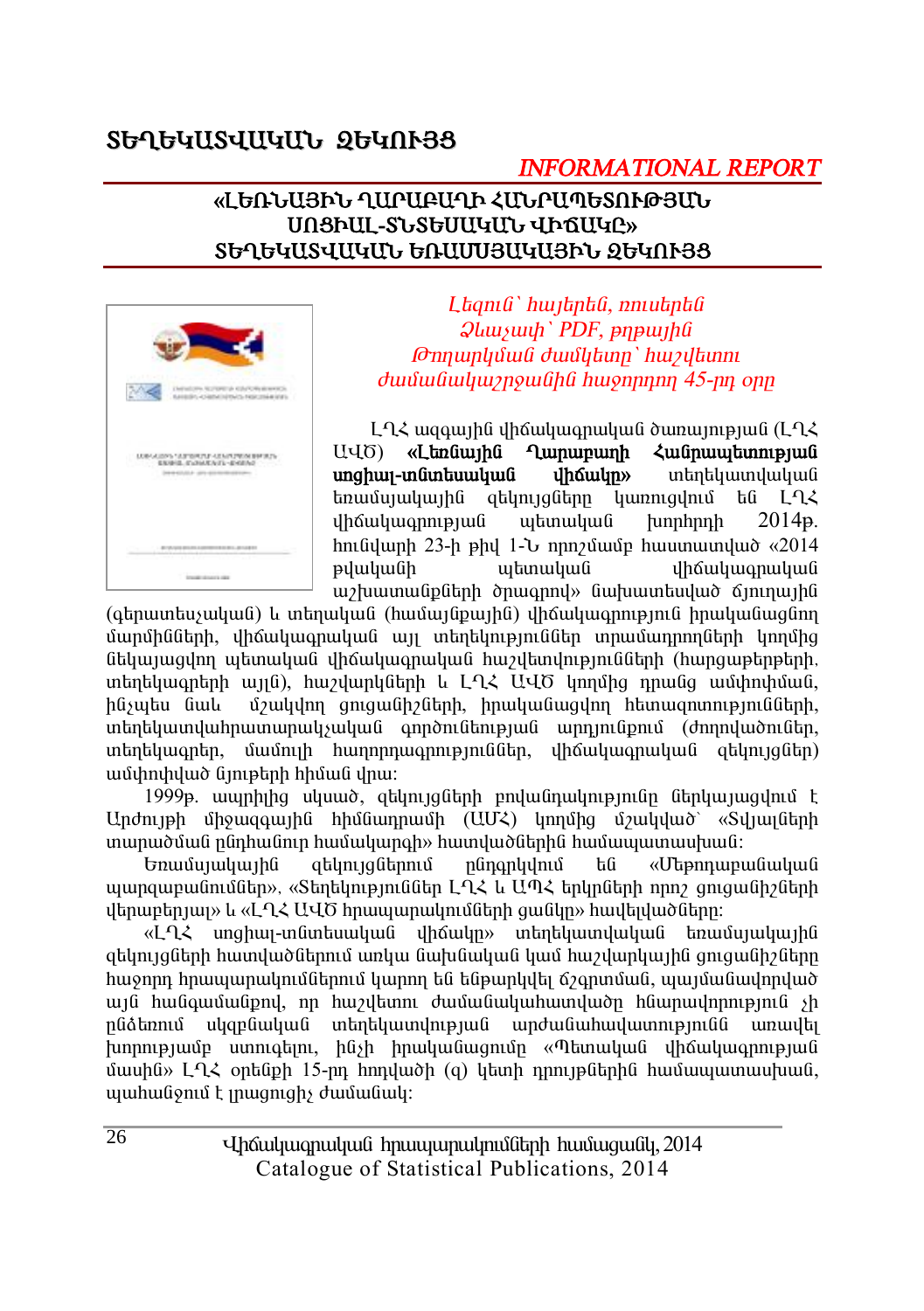#### **"SOCIO-ECONOMIC SITUATION OF THE NAGORNO – KARABAKH REPUBLIC " INFORMATIONAL QUARTERLY REPORT**

*Language available: Armenian, Russian Format: PDF, paper Issue: On 45th day after the reference period.* 

*The "Socio-economic Situation of Nagorno-Karabakh Republic" quarterly informational reports of the National Statistical Service of the Nagorno-Karabakh Republic' (NSS of NKR) are built on the state statistical reports (questionnaires, bulletins, etc.) submitted by the branch (departmental) and local (community) statistical bodies, other statistical data suppliers, calculations and their summarizing by the NSS, as well as indicators processed, surveys carried out by NSS, materials (publications, bulletins, press releases, statistical reports) summarized as <sup>a</sup> result of informational and publishing activity, which are foreseen by the "Program of State Statistical Work for <sup>2014</sup>" approved by the Resolution 1-N of the State Council on Statistics of the Nagorno-Karabakh Republic of 23 January 2014.* 

*Since April 1999, the content of the reports is represented in compliance with the sectors of the International Monetary Fund's (IMF) "General Data Dissemination System" (GDDS).* 

*Quarterly reports include Annexes "Methodological Explanatory Notes", "Some Indicators of the NKR and CIS Countries" and "Actual Publications List of NSS NKR"applications.* 

*Preliminary or calculated indicators available in the Socio-economic Situation of the Nagorno-Karabakh Republic quarterly informational reports can be verified in the following releases, given by the fact that the reporting period doesn't allow to check reliability of initial data in more depth, which, according to the 15 the Article of the NKR LAW "On State Statistics", requires extra time.*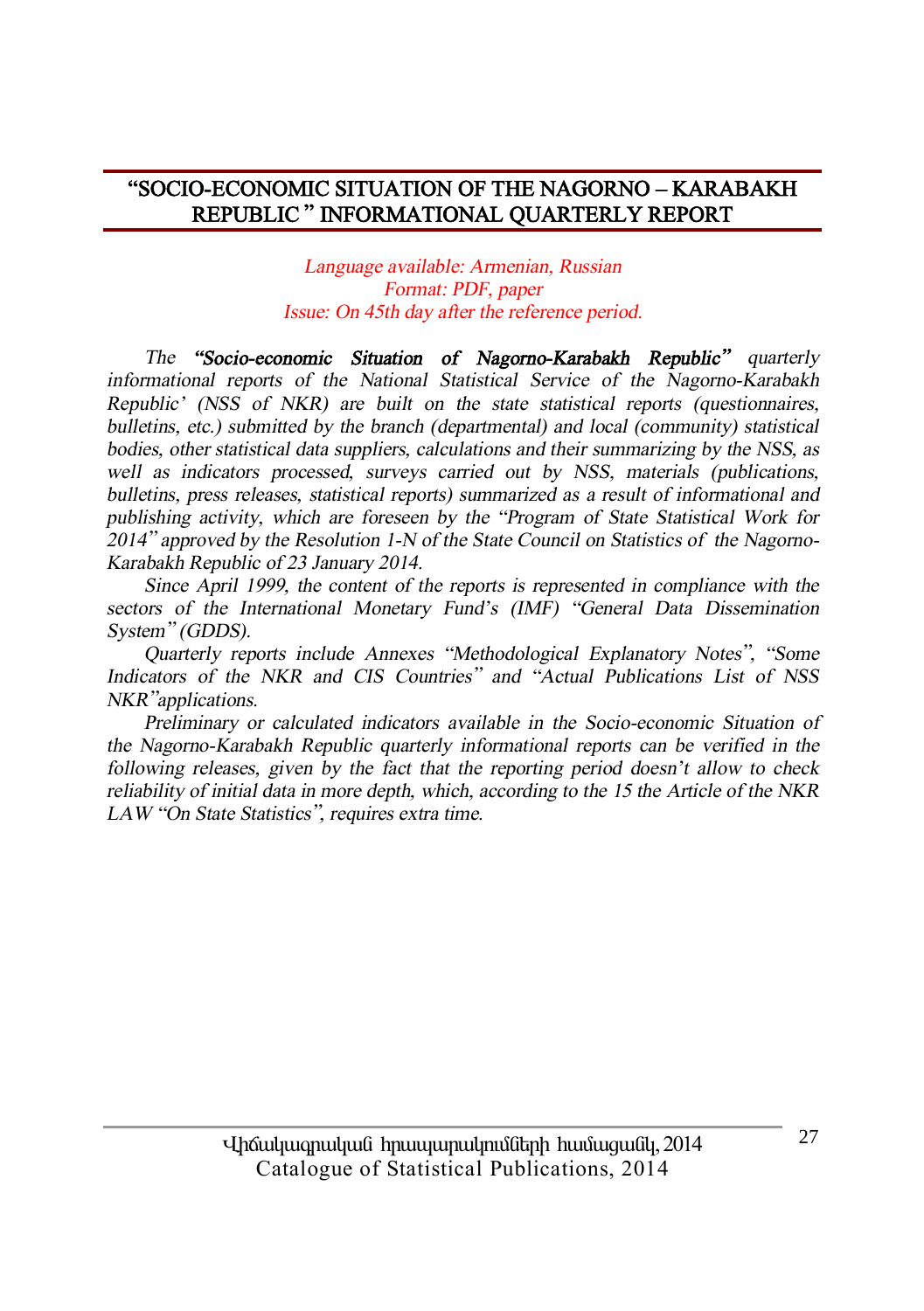### **ìÆÖ²Î²¶ð²Î²Ü ¼ºÎàôÚòܺð**

### *STATISTICAL REPORTS*

#### **§´Æ¼Üºê - 躶ÆêîðÆ Ðºî²¼àîàôÂÚ²Ü ¼ºÎàõÚò¦**



 $L$ *banıli` hwibnbli*  $\mathcal{Q}$ *lauswh* ` pnpwtha *ÂáÕ³ñÏÙ³Ý Å³ÙÏ»ïÁ` Ù³ÛÇë* 

**§´Ç½Ý»ë-é»·ÇëïñÇ Ñ»ï³½áïáõÃÛ³Ý ½»ÏáõÛóÁ¦** uzulultı k LQ3 mqquinli ilhümunmuluuli  $\delta$  unun puli  $\mu$ nnun  $2013p$  hulin pulin pulin linu <u>hաշվառված hnավաբանական և ֆիզիկական անձանց</u> htunuu qnunnu puu Gunnunu unnu uu bahaan di

 $2$ եկույցում ներկայացված են տեղեկություններ hw Gnua banna bandan kula sanadan sa Gunda wannan unipitunuttah puh, annonn uwauwuttanunipinuuttah u wնhwn åtnնwnywuntntnh anndni Gtnipiwa intuuuluun (hhuuuluun u tinlinninuihu), աշխատողների թվաքանակի, հիմնադիրների և

annðunhn մաnմնի ղեկավարների, anանցման և annðnւնեության hասցեների, ինչպես նաև գործունեության արդյունքներով ձևավորված հասույթի և Լեռնային Ղարաբաղի Հանրապետության ազգային վիճակագրական ծառայության բիզնես rtighuunnh ylunuul huuun wunnudtaan uy qniquilihaan ylthuuntinuur.

 $\Omega$ եկույզը բովանդակում է տնտեսավարող սուբյեկտների տնտեսական ulunhumpjnilin u suuhtinn, yuquulutinumpjnililitinh yuquulutinuju-hhuuluuluul untulu kümən iya iylə başların başlarından burundur. Turun başlardan başlardan başlardan başlardan b մասնաճյուղերի ու ներկայացուցչությունների մասին տվյայներ։

#### **§REPORT OF BUSINESS-REGISTER OBSERVATION ¦**

*Language available: Armenian Format: paper Issue: in May* 

 *"Report of Business-Register Observation" was processed by the National Statistical Service of Nagorno-Karabakh Republic in 2013 on the basis of results of observations realized by juridical and physical persons over Republic.* 

 *The report represented data about number of active and non-active economic entities, the types of active organization and individual entrepreneurs activity (general and secondary), number of employees, authorities and managers, registration and activity addresses, as well as the results of activity revenues and total indicators concerning the National Statistical Service of Nagorno-Karabakh Republic business-register management .* 

 *The report reflected the data about forms and activities of economic entities recorded in business-register, also data about types of juridical organisation and activities of their branches and subdivisions.* 

> Uhauyuuqnuyuu hnuuyunuynuyotah huuwuquo 2014 Catalogue of Statistical Publications, 2014

 $\overline{28}$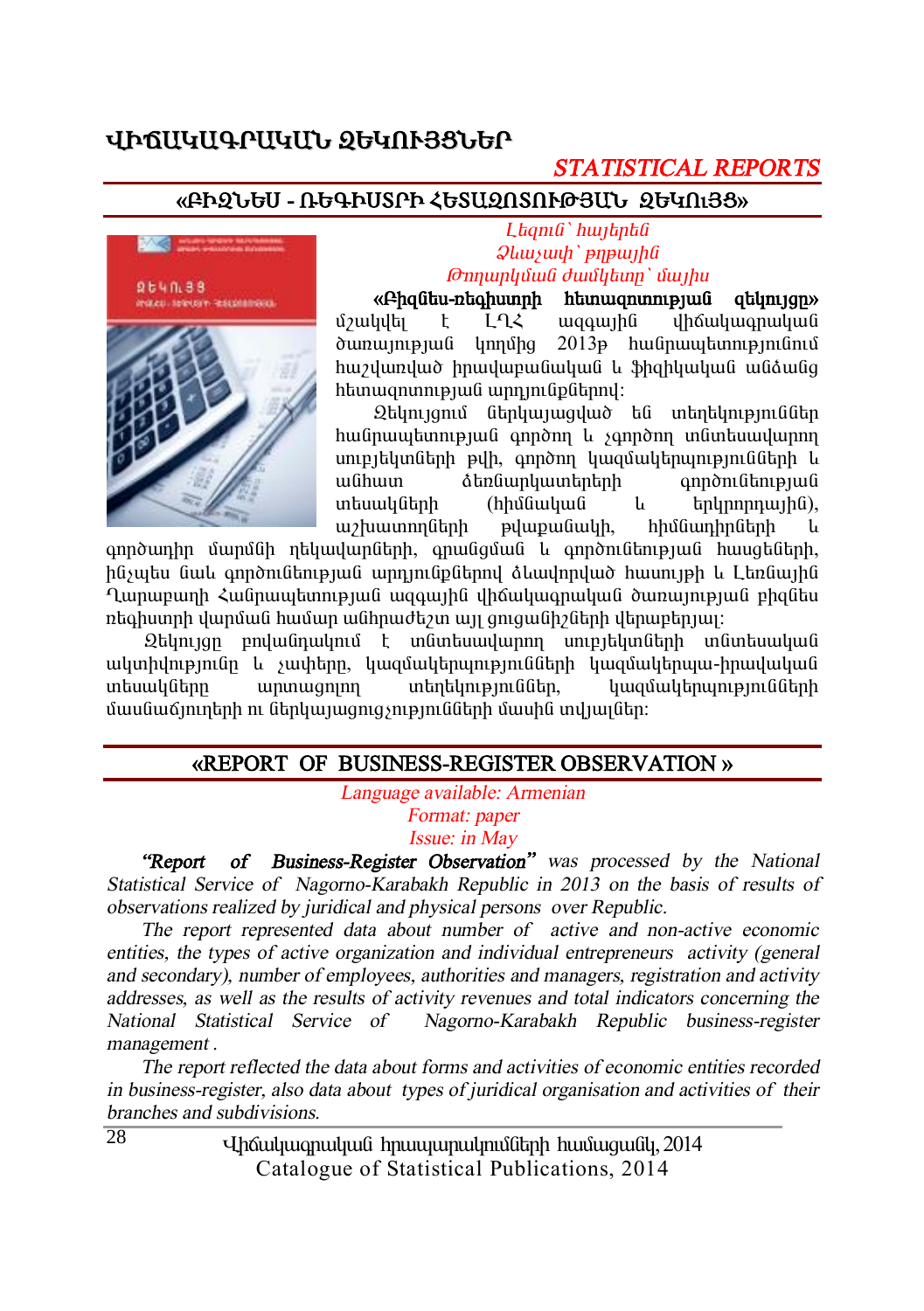# ՎԻճԱԿԱԳՐԱԿԱՆ ՏԵՂԵԿԱԳՐԵՐ

# **STATISTICAL BULLETINS**



«2014 թվականի պետական վիճակագրական uz huumu GpGtph onuqph» huutuduy G L-12 uqquyhti  $u$ hauluuanuluua  $\alpha$ 2014<sub>p</sub>duduuGh ընթացքում նախատեսել է հրապարակել հետևյալ վիճակագրական տեղեկագրերը.

The National Statistical Service of NKR according to the "2014 State Statistical Work Program" has foreseen to publish the following statistical bulletins breakdown:

### Ամսական պարբերականությամբ

#### Ltanı G'hujtpta  $\mathcal{Q}$ *lausuuh* ` pnp $\mu$ *ihû*

| ԼՂՀ արդյունաբերության, գյուղատնտեսության, շինարարության  <br>  հիմնական ցուցանիշները |       |         |          |                      |
|--------------------------------------------------------------------------------------|-------|---------|----------|----------------------|
| Սպառողական գնե<br>Հանրապետությունում                                                 | գների | ինդեքսը | Լեռնային | $^{\prime}$ Lunupunh |

#### Monthly

Language available: Armenian Format:paper

| Main indicators of industry, agriculture, construction NKR |
|------------------------------------------------------------|
| 2 Consumer Price Index in Nagorno-Karabakh Republic        |

Uhouyuuqnuyuu hnuuyunuynuyotanh huuuquugu, 2014 Catalogue of Statistical Publications, 2014

29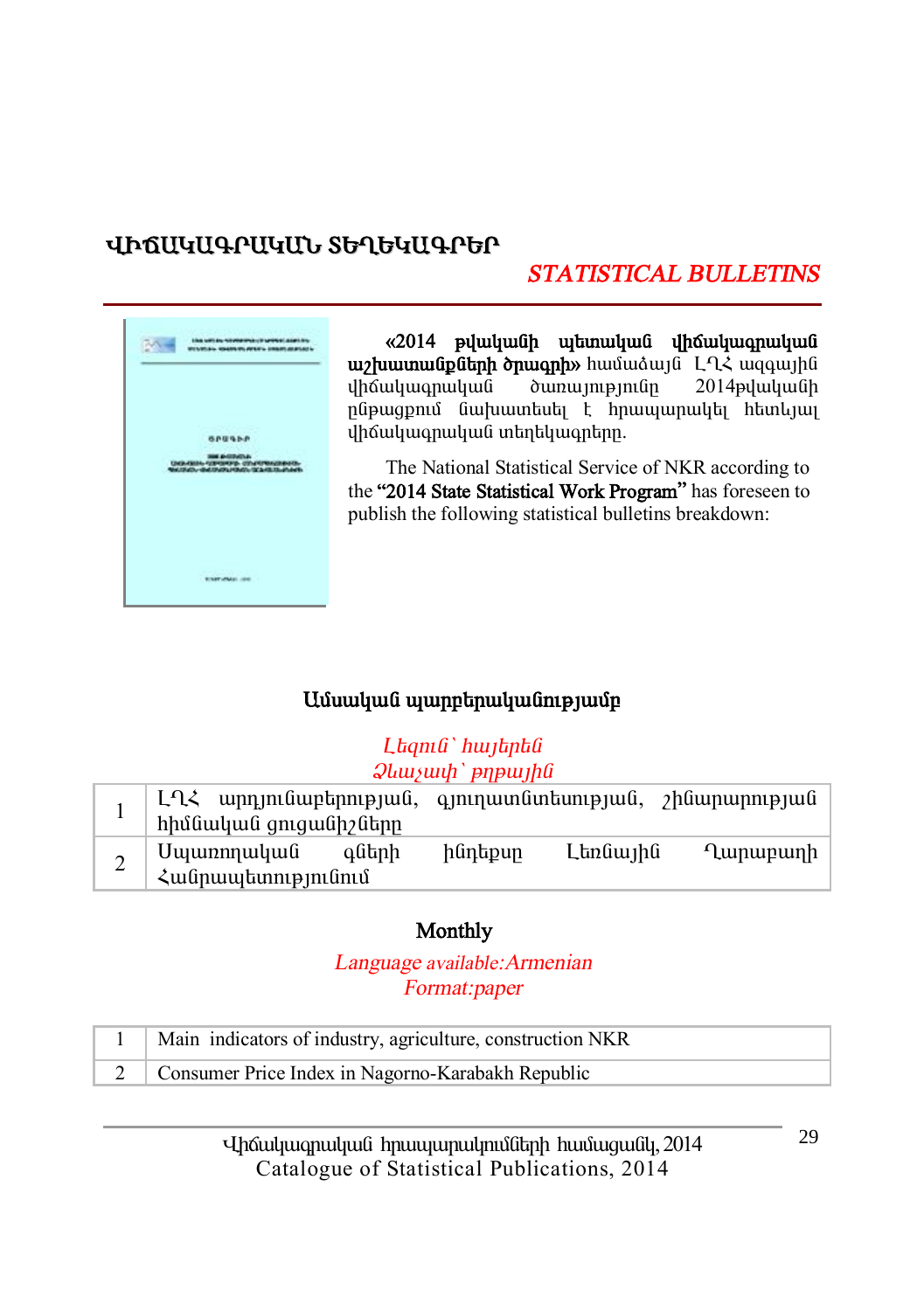### **Եռամսյակային պարբերականությամբ**

 **Quarterly** 

1 Newsletter

# $S$ արեկան պարբերականությամբ

|   |                                                                             | Lagnia               | <i><b>Qluusuuh</b></i> |
|---|-----------------------------------------------------------------------------|----------------------|------------------------|
|   | Վիճակագրական հրապարակումների համացանկ,<br>2014p.                            | հայերեն<br>անգլերեն  | PDF.<br>pypujhti       |
| 2 | Անասնագլխաքանակի համատարած հաշվառման<br>հանրագումարները                     | հայերեն              | -9-                    |
| 3 | Գյուղատնտեսական մշակաբույսերի ցանքային<br>տարածությունների և համախառն բերքը | $\cdot$ .            | -91                    |
| 4 | 2013թ. բերքի տակ կատարված ցանքերի                                           |                      |                        |
|   | համատարած հաշվառման հանրագումարները                                         | -''-                 | $ \cdot$ $\cdot$ $-$   |
| 5 | L-ՂՀ `բնակչության թվաքանակը առ 01.01.2014թ.                                 | $\ddot{\phantom{0}}$ | $\ddots$               |
| 6 | Պարենային ապահովությունը                                                    | հայերեն<br>անգլերեն  | -''-                   |

#### **Annually**

|   |                                                 | Language<br>available | format           |
|---|-------------------------------------------------|-----------------------|------------------|
|   | Catalogue of Statistical Publications, 2014     | Armenian,<br>English  | PDF.<br>paper    |
| 2 | Sum Totals of Exhaustive Livestock Census       | Armenian              | $ -$             |
| 3 | Area Under Agricultural Crops and Gross Harvest | $-10^{14}$            | $-$              |
| 4 | Sum Totals of 2014 Census of Area Under Crop    | $-$                   | $ -$             |
| 5 | The Number of Population in NKR of 01.01.2014   | $ -$                  | $ \bullet$ $-$   |
| 6 | Food security                                   | Armenian,<br>English  | $\ddot{\bullet}$ |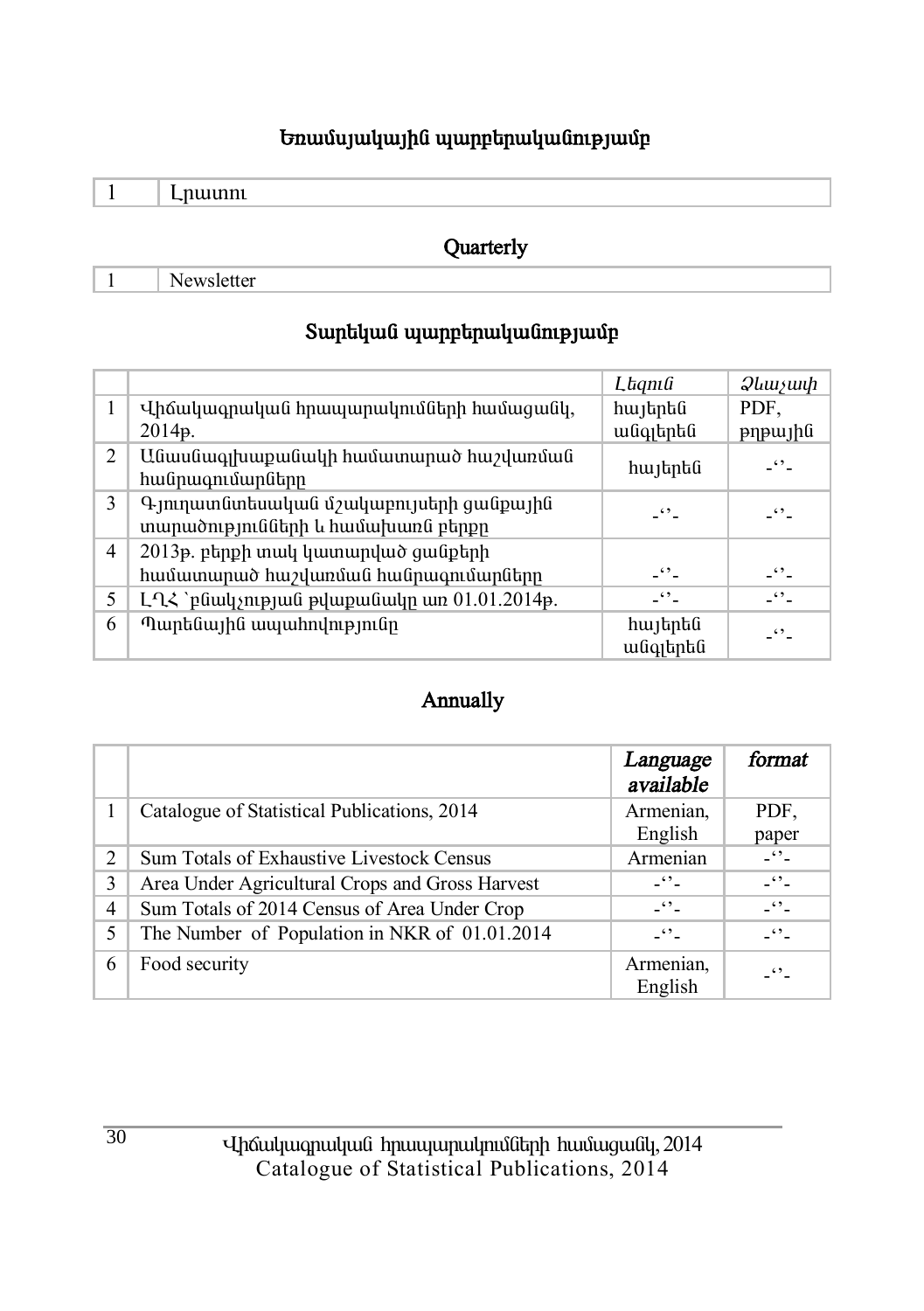# **úäºð²îÆì îºÔºÎàôÂÚàôÜܺð**

# *OPERATIVE INFORMATION*

|              |                                                                     |                                                                | Laqnıli            | <i>Qlauyuuh</i>      |
|--------------|---------------------------------------------------------------------|----------------------------------------------------------------|--------------------|----------------------|
| $\mathbf{1}$ | ԼՂՀ-ում գարնանացանի<br>րնթացքի մասին                                | շաբաթը մեկ անգամ<br>(մարտի 1-ից մինչև<br>hունիսի 1-ը)          | հայերեն            | pypujhli             |
| 2            | ԼՂՀ հացահատիկային<br>մշակաբույսերի<br>բերքահավաքի մասին             | շաբաթը մեկ անգամ<br>(հունիսի 1-ից մինչև<br>hnկտեմբերի 1-ը)     | - "-               | $\ddot{\phantom{0}}$ |
| 3            | ԼՂՀ-ում աշնանացանի<br>համար վարած հողի և<br>ցանված հատիկի մասին     | շաբաթը մեկ անգամ<br>(հոկտեմբերի 1-ից մինչև<br>դեկտեմբերի 31-ը) | - "-               | $\ddot{\phantom{0}}$ |
| 4            | Տեղեկություններ ԼՂՀ<br>ժողովրդագրական<br>ցուցանիշների մասին         | ամսական                                                        | - "-               | $\cdot$ .            |
| 5            | Առևտրային<br>բանկերի(մասնաճյուղերի)<br>վարկերի և ավանդների<br>մասին | ամսական                                                        | $\lceil 66 \rceil$ | $\cdot$ .            |
| 6            | Մպառողական զամբյուղի<br>արժեքը ԼՂՀ-ում<br>(բժշկական նորմաներով)     | ամսական                                                        | $-66$              | $\ddots$             |

|                |                                                                             |                                                      | Language<br>available | Format:      |
|----------------|-----------------------------------------------------------------------------|------------------------------------------------------|-----------------------|--------------|
| 1              | Crops under cultivated areas in<br>NKR                                      | once a week (from<br>March1 till June1)              | Armenian              | paper        |
| 2              | Gross yield and crop earning of<br>main agricultural crops                  | once a week (from<br>June1 till October 1)           | $-46$                 | $ \cdot$ $-$ |
| 3              | Planting area of crops in NKR                                               | once a week<br>(from October 1 till)<br>December 31) | $\mathcal{L}$         | - ' ' -      |
| $\overline{4}$ | The data about demographic<br>indicatots in NKR                             | monthly                                              | 66                    | - ' ' -      |
| 5              | Data about trade<br>banks(branches), credits and<br>deposits                | monthly                                              |                       |              |
| 6              | Costumers basket price in<br>Nagorno-Karabakh<br>Republic(by medical norms) | monthly                                              |                       |              |

**i** łaś alquaq alqua handa hanggan da hang taga da qaba da qaba da qaba da qaba da qaba da qaba da qaba da qaba Catalogue of Statistical Publications, 2014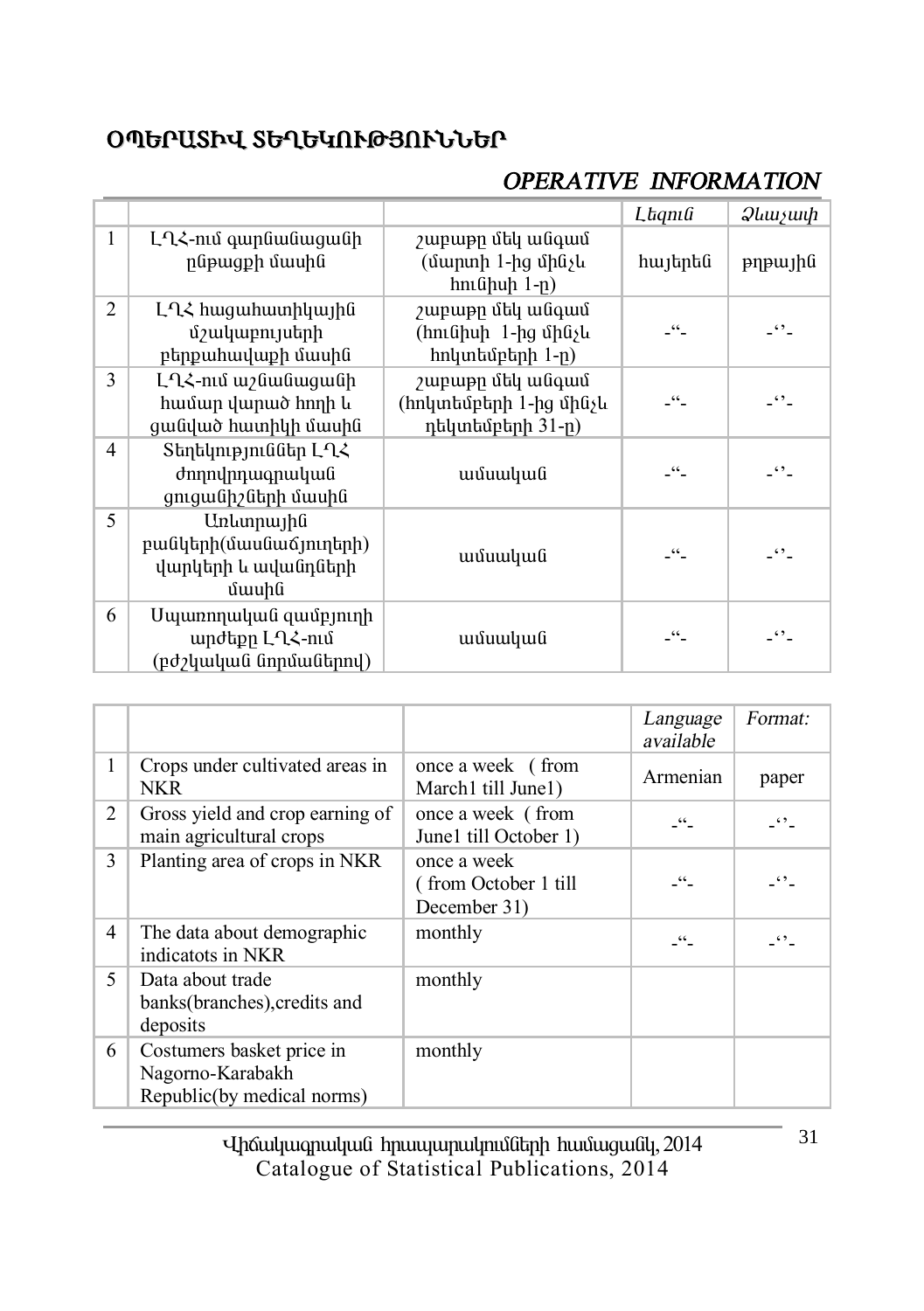# ՄԱՄՈՒԼԻ ՀԱՂՈՐԴԱԳՐՈՒԹՅՈՒՆՆԵՐ

#### PRESS RELEASES

| 1 | ԼՂՀ սոցիալ-տնտեսական վիճակը<br>բնութագրող մակրոտնտեսական<br>ցուցանիշների համառոտագիր | Եռամսակային պարբերակա-<br>«LՂՀ<br>$\lim_{p \to \infty}$<br>$unghu -$<br>տնտեսական վիճակը» տեղե-<br>կատվական<br>եռամսյակային<br>զեկույցի<br>հրապարակումից<br>հետո մեկշաբաթյա ժամկետում |
|---|--------------------------------------------------------------------------------------|---------------------------------------------------------------------------------------------------------------------------------------------------------------------------------------|
| 2 | Համառոտ տեղեկատվություն ԼՂՀ<br>նյութական արտադրության մասին                          | ամսական պարբերությամբ`<br>տվյալ ամսվան հաջորդող<br>ամսվա 22-րդ օրը                                                                                                                    |
| 3 | Համառոտ տեղեկատվություն ԼՂՀ<br>ժողովրդագրական վիճակի մասին                           | հաշվետու ամսվան հաջորդող<br>$10$ - $\mu$ n opp                                                                                                                                        |
| 4 | ԼՂՀ սպառողական գների ինդեքսը                                                         | հաշվետու ամսվան հաջորդող<br>$13$ -րդ օրը                                                                                                                                              |
| 5 | Թեմատիկ հաղորդագրություններ                                                          | րստ անհրաժեշտության                                                                                                                                                                   |

#### Laqnı G`hwigha  $Q$ *luuyuuh* 'PDF, p $\eta$ puyhli

#### Language available: Armenian Format:PDF,paper

|               | Summary of Macro-economic Indicators<br>characterising Socio-economic Situation of<br><b>NKR</b> | Quarterly, after publishing of<br><b>Informational Quarterly</b><br>report«Socio-economic Situation<br>of NKR» for a week breakdown. |
|---------------|--------------------------------------------------------------------------------------------------|--------------------------------------------------------------------------------------------------------------------------------------|
| $\mathcal{L}$ | Summary of Material Production Indicators in<br>NKR                                              | Monthly, on 22d day after the<br>reference period                                                                                    |
| 3             | Summary of Demographic Situation in NKR                                                          | on 10th day after the reported<br>month                                                                                              |
| 4             | Consumer Price Index (Prices) in NKR                                                             | on 13th day after the reported<br>month                                                                                              |
| 5             | <b>Thematic Releases</b>                                                                         | if necessary                                                                                                                         |

Uhauluuqnuluua hpurupnulpnuathph huruugualy, 2014 Catalogue of Statistical Publications, 2014